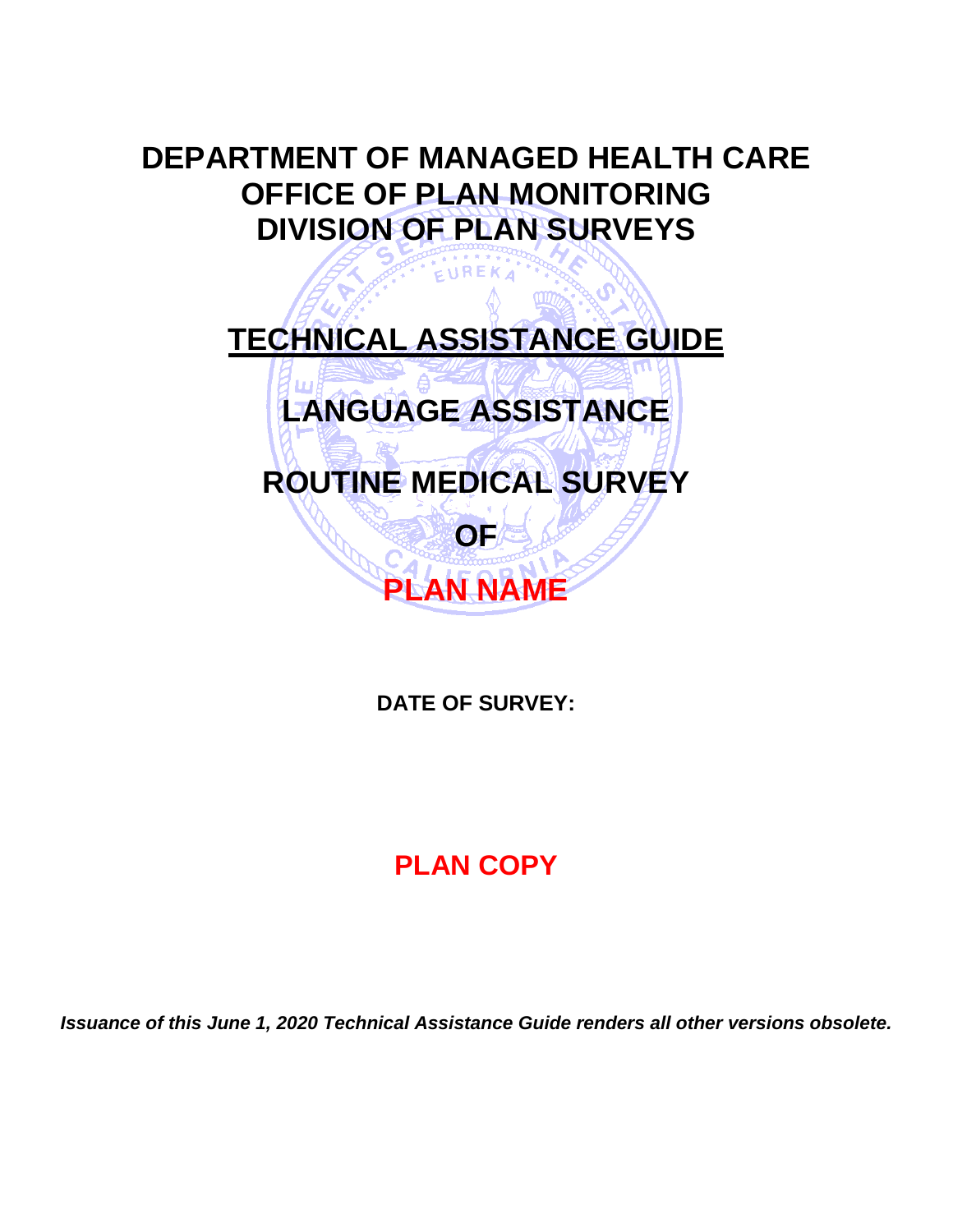# **LANGUAGE ASSISTANCE TAG**

### **TABLE OF CONTENTS**

| Requirement LA-001: Language Assistance Policies and Procedures 2        |    |
|--------------------------------------------------------------------------|----|
|                                                                          |    |
| Requirement LA-003: Language Assistance Services and Nondiscrimination 6 |    |
|                                                                          |    |
| Requirement LA-005: Contracted Providers and the Language Assistance     |    |
|                                                                          | 16 |
| Requirement LA-006: Compliance Monitoring 2001 2012 18                   |    |
|                                                                          | 20 |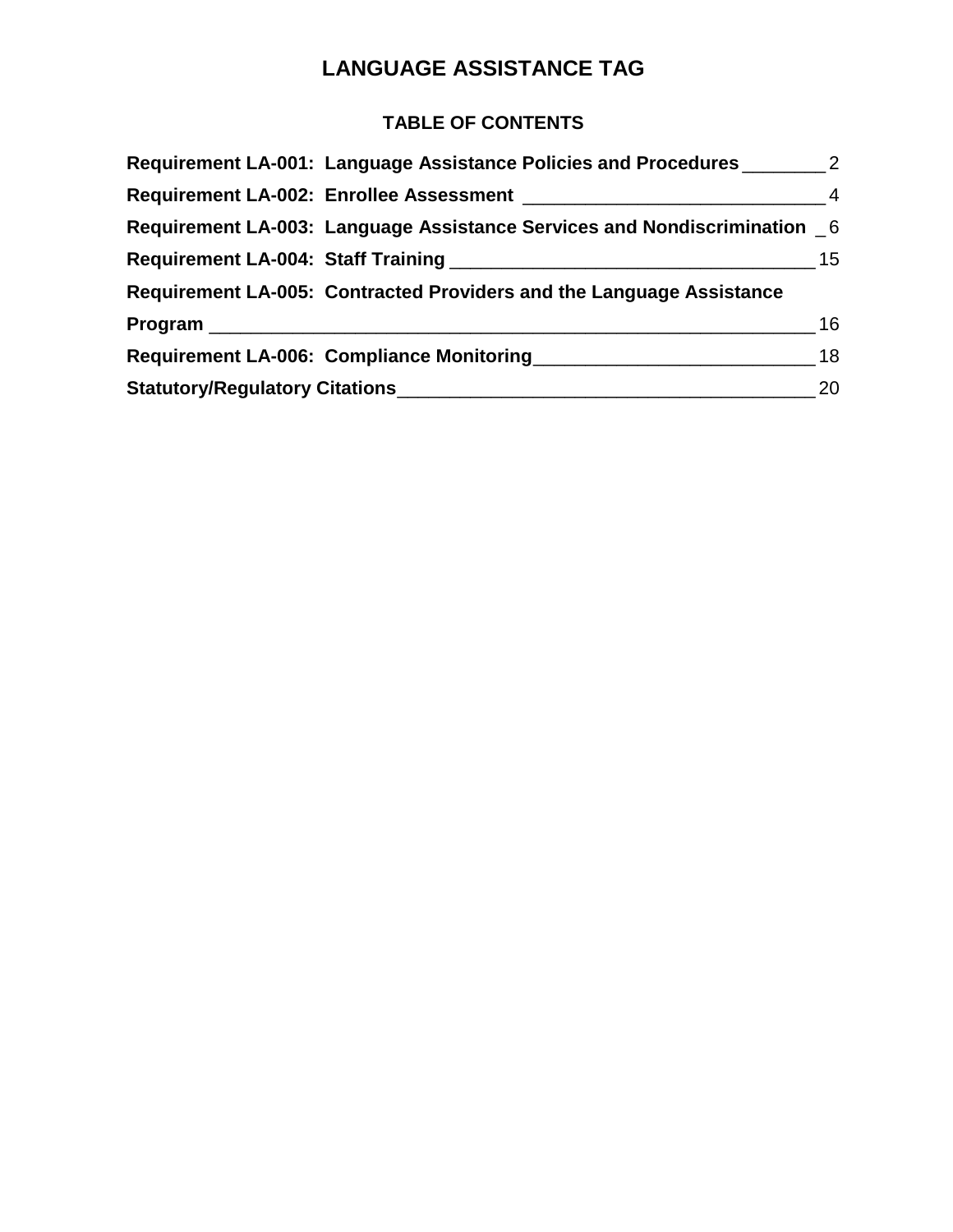# <span id="page-2-0"></span>**Requirement LA-001: Language Assistance Policies and Procedures**

#### **INDIVIDUAL(S)/POSITION(S) TO BE INTERVIEWED**

#### **Staff responsible for the activities described above, for example:**

- Director of Quality Management Program and/or the executive with overall responsibility for the Plan's Language Assistance Program (LAP)
- Director of Operations
- Manager of Member/Customer Services
- Director of Provider Networks or contracting

#### **DOCUMENTS TO BE REVIEWED**

- The Plan's LAP and/or language assistance (LA) policies and procedures, including those relating to:
	- o LA services (including translation and interpretation)
	- o LA staff training
	- o LAP compliance monitoring
	- o Informing enrollees of the availability of LA services
- The job description of the individual(s) or committee(s) with overall responsibility for the LAP
- For health plans with both Medi-Cal and non-Medi-Cal lines of business, the Department's determination(s) regarding the compliance of the Plan's LAP as documented in the e-Filing system, if any

#### *LA-001 - Key Element 1:*

**1. The Plan has written policies and procedures describing the LAP. 28 CCR 1300.67.04(a), (c).**

#### **Assessment Questions**

1.1 Does the Plan only provide services under Medi-Cal and/or Medicare contracts to enrollees of one or both of those programs?

**If yes,** stop. The Plan is exempt from the LAP regulations this TAG assesses compliance with per Rule 1300.67.04(a)(1). **If no**, continue.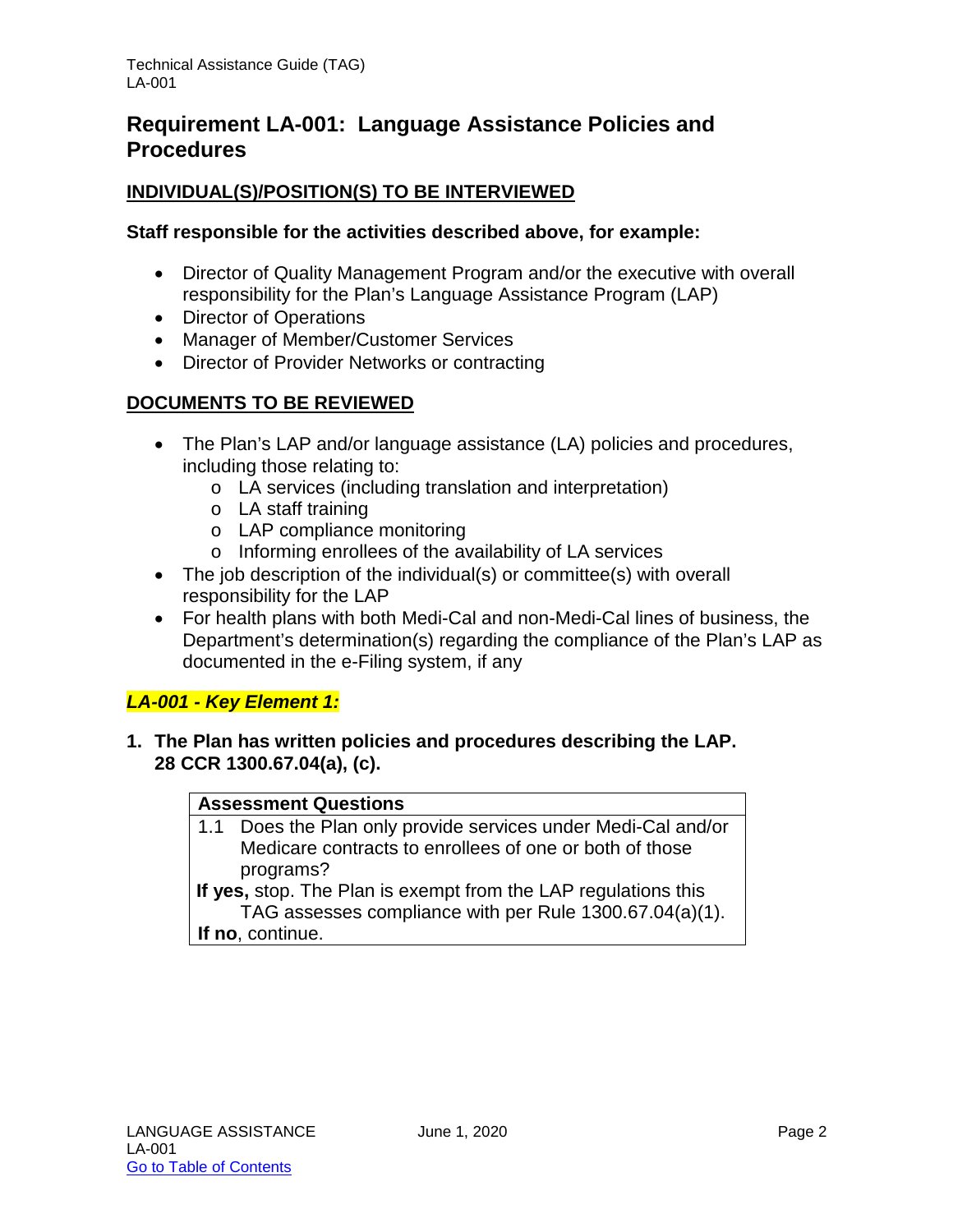- 1.2 Does the Plan have both Medi-Cal and non-Medi-Cal lines of business, has it requested (as part of its LAP filing) and received the Department's determination of compliance based on compliance with the Medi-Cal LA services standards, and does it apply its Medi-Cal LAP standards to all enrollees in its non-Medi-Cal lines of business? **If yes,** stop. The Plan is deemed compliant with the LAP regulations this TAG assesses compliance with per Rule 1300.67.04(a)(2)-(3). 1.3 Does the Plan have written policies and procedures
	- describing the LAP?

#### **End of Requirement LA-001: Language Assistance Policies and Procedures**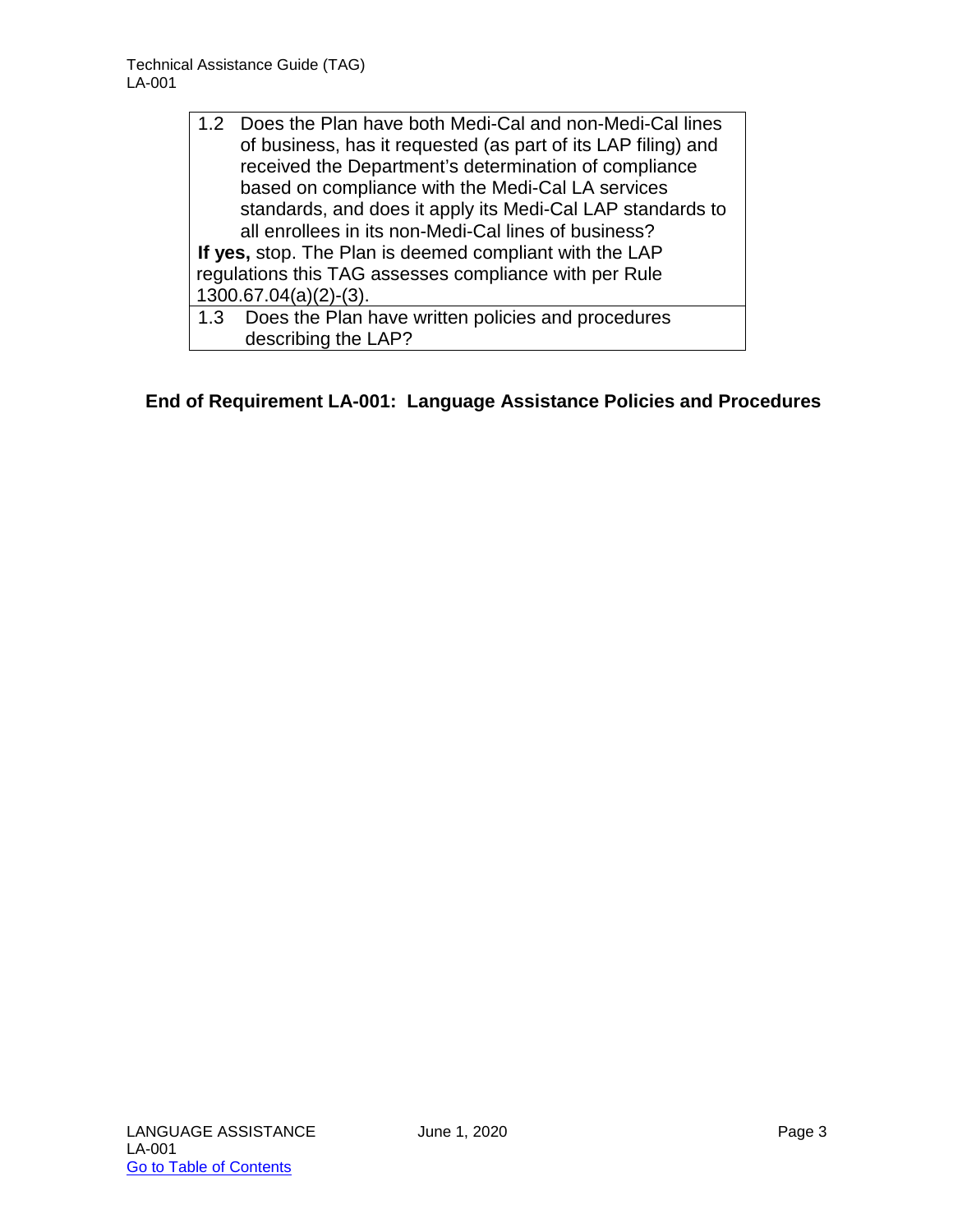## <span id="page-4-0"></span>**Requirement LA-002: Enrollee Assessment**

#### **INDIVIDUAL(S)/POSITION(S) TO BE INTERVIEWED**

#### **Staff responsible for the activities described above, for example:**

• Director of Quality Management or executive with overall responsibility for the Plan's LAP

#### **DOCUMENTS TO BE REVIEWED**

- Policies and procedures relating to the enrollee assessment and survey processes
- Data sources for completing the demographic profile
- The Plan's demographic profile and language needs assessment (report or other documentation)
- Evidence of statistical analysis of the demographic data
- Enrollee linguistic needs survey
- Disclosure or notice to enrollees regarding the availability of LA services
- The processes for allowing disclosure of the demographic profile to the DMHC upon request for regulatory purpose and to contracting providers upon request for lawful purposes

#### *LA-002 - Key Element 1:*

**1. The Plan has standards for enrollee assessment and has developed a demographic profile.** 

**CA Health and Safety Code section 1367.04(b)(1); 28 CCR 1300.67.04(c)(1), (e)(1).**

|                                                                | <b>Assessment Questions</b>                                    |
|----------------------------------------------------------------|----------------------------------------------------------------|
| The Plan has standards and a policy for completing an enrollee |                                                                |
|                                                                | language needs assessment and demographic profile.             |
| 1.1                                                            | Did the Plan develop a demographic profile of the enrollee     |
|                                                                | population?                                                    |
| 1.2                                                            | Does the Plan demonstrate that statistically valid methods for |
|                                                                | population analysis were applied in developing the             |
|                                                                | demographic profile?                                           |
| 1.3                                                            | Has the Plan updated the demographic profile during the        |
|                                                                | survey review period if three years elapsed since the last     |
|                                                                | update?                                                        |
| 1.4                                                            | Has the Plan completed an update of its assessment of          |
|                                                                | enrollee language needs during the survey review period if     |
|                                                                | three years elapsed since the last update?                     |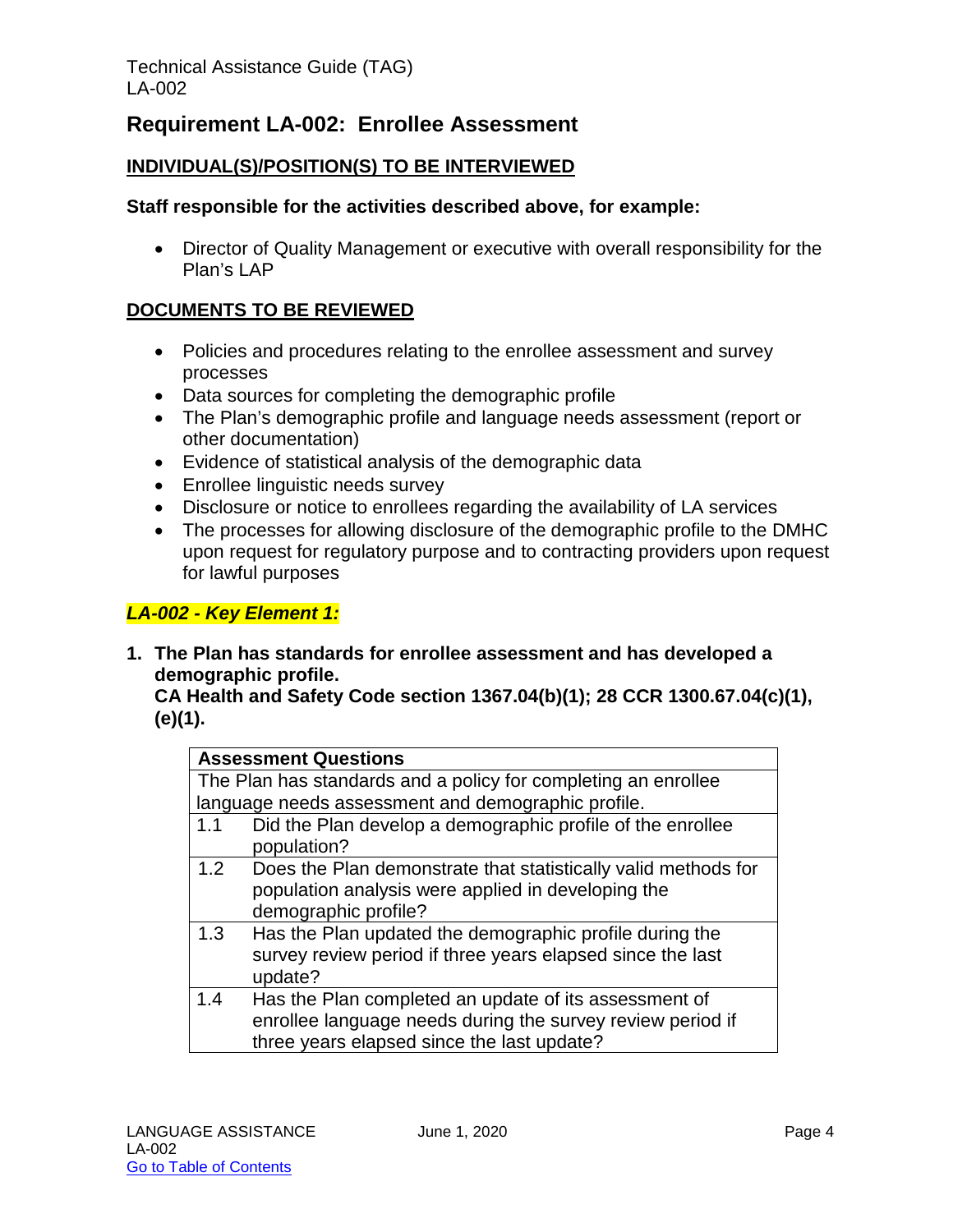Technical Assistance Guide (TAG) LA-002

#### *LA-002 - Key Element 2:*

**2. The Plan demonstrates that it has surveyed the linguistic needs of the Plan's enrollees.** 

**CA Health and Safety Code section 1367.04(b); 28 CCR 1300.67.04(c)(1)(B).**

|     | <b>Assessment Questions</b>                                                 |
|-----|-----------------------------------------------------------------------------|
| 2.1 | Has the Plan surveyed enrollees in a manner designed to                     |
|     | identify the linguistic needs of each of the Plan's enrollees?              |
|     | 2.2 Does the Plan record the information provided by a responding           |
|     | enrollee in the enrollee's file?                                            |
|     | 2.3 If the Plan uses a disclosure to comply with the survey                 |
|     | requirement, does the disclosure/notice comply with all of the              |
|     | following:                                                                  |
|     | • Is the notice in English and the Plan's threshold languages;              |
|     | • Distributed to all subscribers;                                           |
|     | Explain the availability of free language assistance services;<br>$\bullet$ |
|     | and                                                                         |
|     | • Includes how to inform the plan and relevant providers                    |
|     | regarding preferred written and spoken languages?                           |

#### *LA-002 - Key Element 3:*

**3. The Plan has identified its threshold language(s). CA Health and Safety Code section 1367.04(b)(1)(A); 28 CCR 1300.67.04(b)(5).**

| <b>Assessment Questions</b> |                                                                    |
|-----------------------------|--------------------------------------------------------------------|
|                             | 3.1 Has the Plan identified its threshold language(s) based on the |
|                             | statutory formula in section 1367.04(b)(1)(A)?                     |

#### **End of Requirement LA-002: Enrollee Assessment**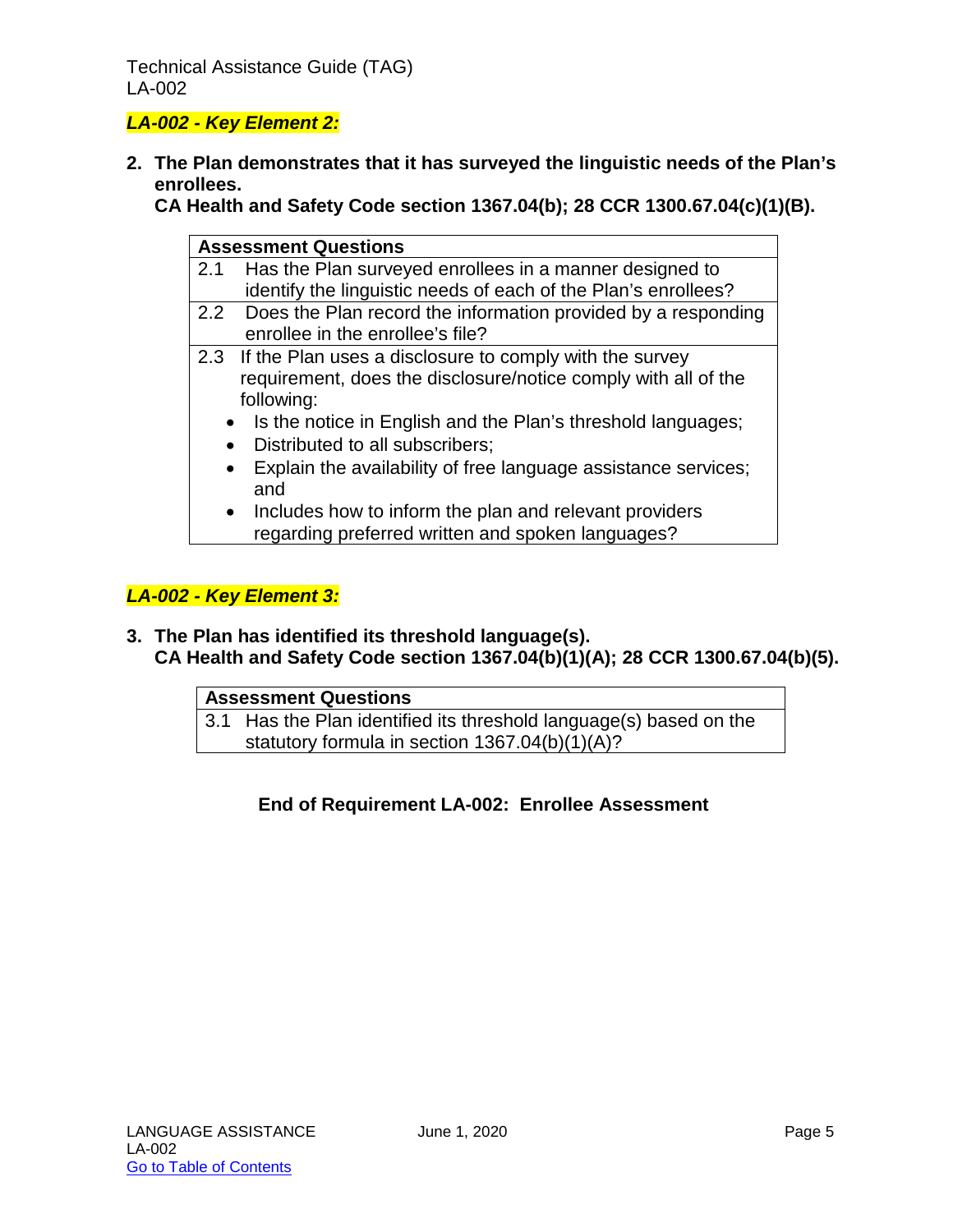# <span id="page-6-0"></span>**Requirement LA-003: Language Assistance Services and Nondiscrimination**

#### **INDIVIDUAL(S)/POSITION(S) TO BE INTERVIEWED**

#### **Staff responsible for the activities described above, for example:**

- Director of QM Program and/or executive with overall responsibility for the Plan's LAP
- Manager and staff of Member/Customer Services
- Director or Manager of Provider Networks or Provider Contracting, Delegated Programs
- Cultural and Linguistic Coordinator/ LAP Coordinator

#### **DOCUMENTS TO BE REVIEWED**

- Plan's LAP and LA policies & procedures
- Workflow / process map / algorithm for accessing interpreter services by point of contact
- If applicable, samples of translated documents such as applications, consent forms, standard and non-standard letters
- Any and all evidence/documentation of internal interpretation/translation proficiency assessments, which may include, but is not limited to, staff proficiency attestation forms and samples of completed attestations, staff proficiency assessment tools and assessment results, etc.
- If the Plan has contracted with a vendor to provide LA services, any and all evidence/documentation of the vendor's interpretation/translation proficiency, which may include, but is not limited to, assessment tools, vendor proficiency requirements for LA services, vendor language certifications, etc.
- Log(s) or report(s) of LA services provided by the Plan (directly or through vendor contracts)
- Log(s) or report(s) of LA services accessed through a provider's office.
- Sample of contracts/ contract amendments/ or provider manuals (if incorporated by reference in the provider contracts) between the Plan and providers incorporating language regarding LAP requirements
- Plan's website (identifying all areas related to LA services, including but not limited to: notice of availability, translated vital documents, grievance forms and information, etc.)
- IF THE PLAN DELEGATES LAP: Pre-delegation assessments, policies and procedures, delegation agreement, roles, responsibilities and Plan oversight:
	- o Delegation audit tools, related documents;
	- o Delegated LAP policies and procedures, if applicable;
	- o Results of periodic audit of delegated activities, action plans;
	- o The Plan's monitoring and collection of any and all evidence/documentation of LA provider(s) proficiency under the delegated LAP(s).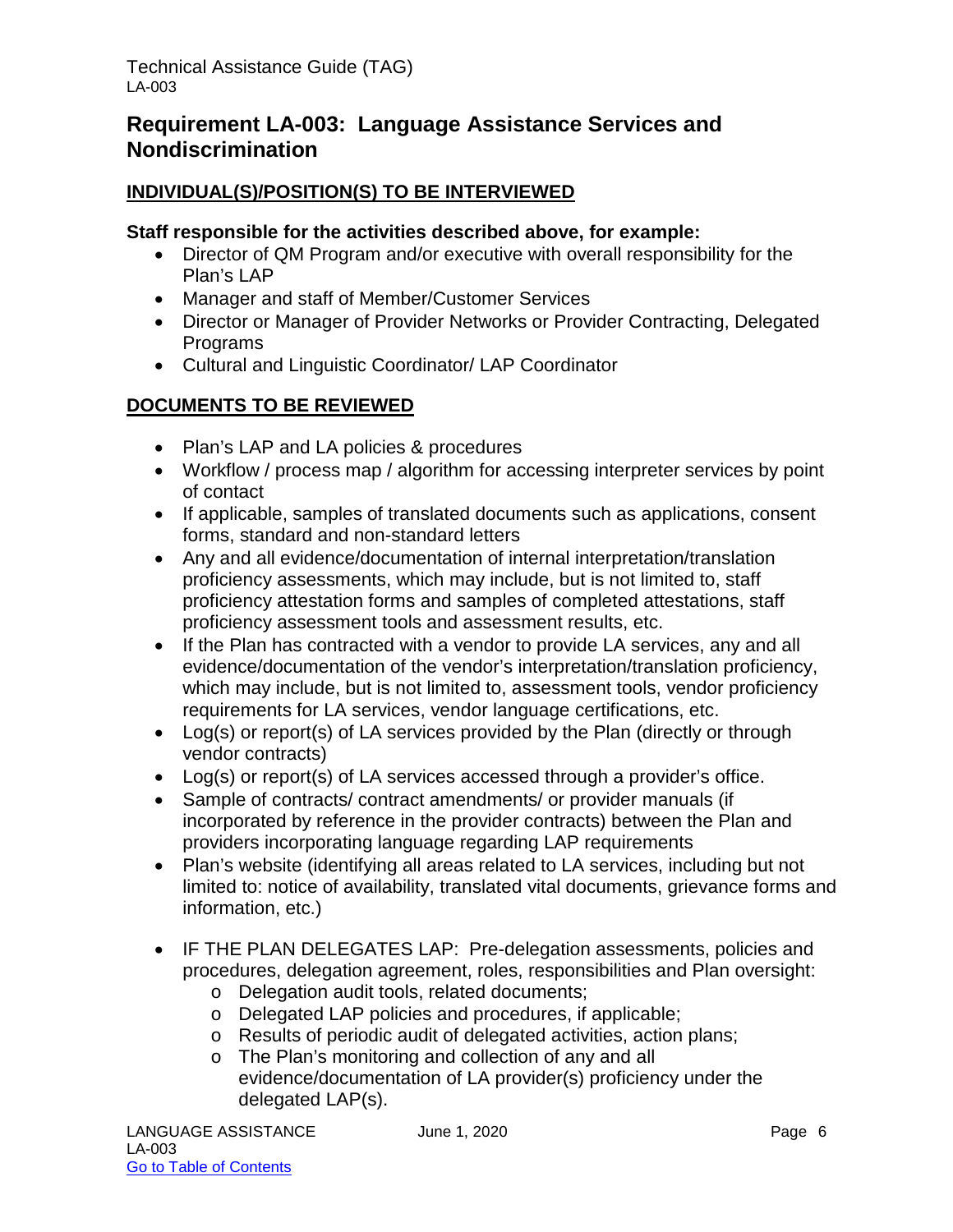#### Technical Assistance Guide (TAG) LA-003

- FOR SPECIALIZED PLANS (utilizing the alternative means of compliance addressed in KE 7 below):
	- o Provider directory;
	- o Provider quarterly language capability updates regarding any changes.

#### *LA-003 - Key Element 1:*

**1. The Plan has established and implemented LA policies and procedures that address standards for providing LA services. 28 CCR 1300.67.04(c)(2).**

| <b>Assessment Questions</b>                                              |
|--------------------------------------------------------------------------|
| 1.1 Has the Plan implemented processes for facilitating access to        |
| language services at no cost to the enrollee?                            |
| 1.2 Has the Plan defined all points of contact where the need for        |
| language assistance may be reasonably anticipated?                       |
| 1.3 Has the Plan defined how <i>translation</i> services are provided to |
| enrollees? (Including how to request services, access services,          |
| $etc.$ )                                                                 |
| 1.4 Does the Plan have processes to provide <i>interpretation</i>        |
| services to enrollees at all points of contact? (Including how to        |
| request services, access services, etc.)                                 |

#### *LA-003 - Key Element 2:*

**2. The Plan demonstrates that it has processes and standards for informing enrollees of the timely availability of free LA services. CA Health and Safety Code section 1367.04(b)(1)(B)(v); CA Health and Safety Code section 1367.042(a) and (b); 28 CCR 1300.67.04(c)(2)(C).**

|     | <b>Assessment Questions</b>                                          |
|-----|----------------------------------------------------------------------|
| 2.1 | Does the Plan have processes to inform enrollees of the              |
|     | availability of free LA services at all identified points of contact |
|     | (medical and administrative)?                                        |
|     | 2.2 Do the processes address both Plan and provider (such as         |
|     | physicians, ancillary providers, pharmacies, facilities, etc.)       |
|     | points of contact?                                                   |
|     | 2.3 Does the Plan demonstrate that it includes the required notice   |
|     | with all vital documents, enrollment materials, and                  |
|     | correspondence confirming new or renewed enrollment,                 |
|     | except when documents are sent in enrollee's preferred               |
|     | language?                                                            |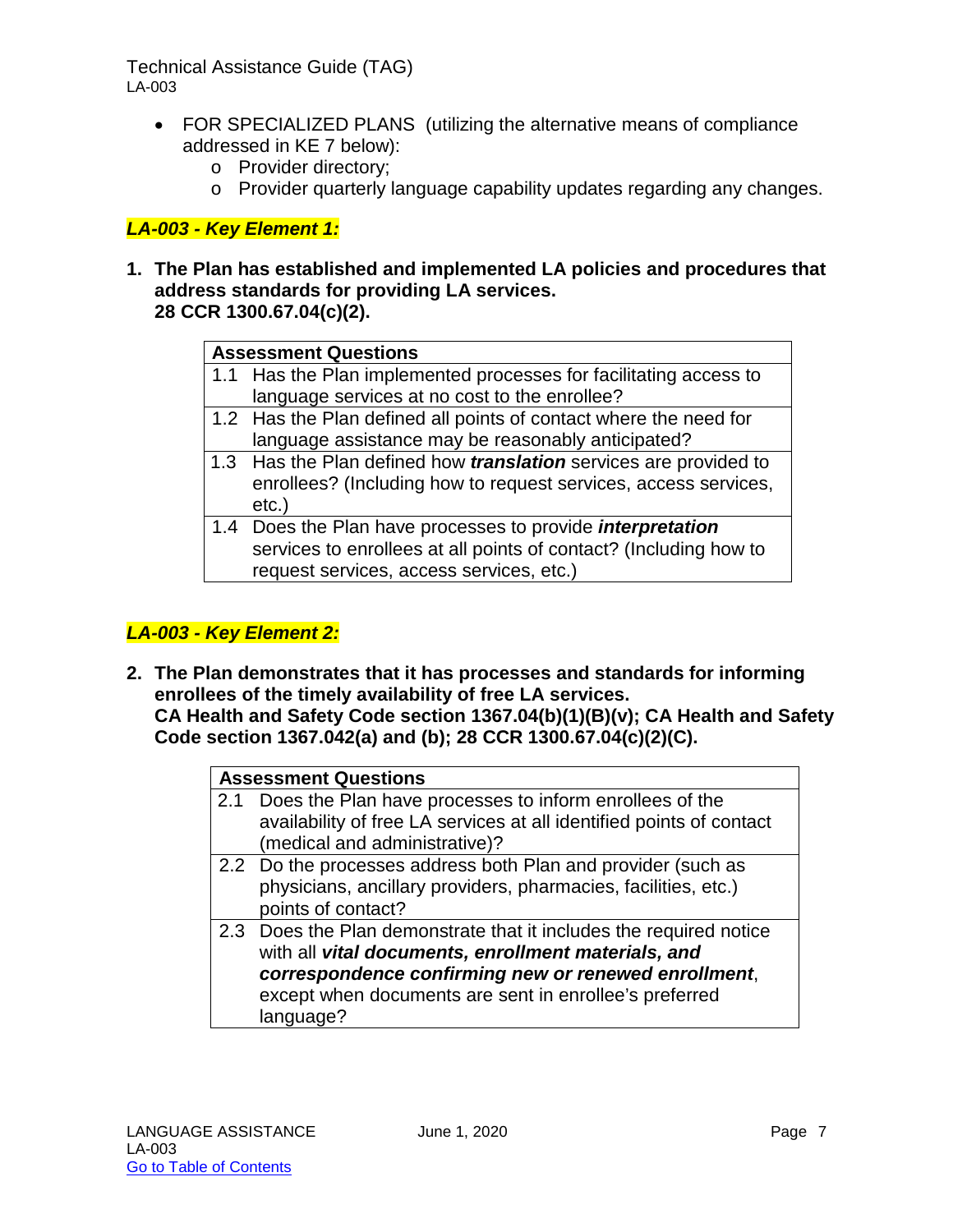| 2.4 | Do the Plan's brochures, newsletters, outreach and marketing<br>materials, and other materials routinely disseminated to<br>enrollees include statements - in English and in threshold<br>languages, if applicable – regarding the availability of free LA<br>services?                                                                                                                                                                                                                                                                                                                                                                                                                                                                                                                                                                                                                                                                                                                                                                                                  |
|-----|--------------------------------------------------------------------------------------------------------------------------------------------------------------------------------------------------------------------------------------------------------------------------------------------------------------------------------------------------------------------------------------------------------------------------------------------------------------------------------------------------------------------------------------------------------------------------------------------------------------------------------------------------------------------------------------------------------------------------------------------------------------------------------------------------------------------------------------------------------------------------------------------------------------------------------------------------------------------------------------------------------------------------------------------------------------------------|
| 2.5 | In addition to the required notices in threshold languages, does<br>the Plan notify enrollees and the public of the availability in a<br>timely manner of free LA services in the top 15 languages<br>spoken by LEP individuals in California as determined by the<br>State Department of Health Care Services (DHCS) by providing<br>the information:<br>a) upon initial enrollment and annually upon renewal<br>b) in a conspicuously visible location in the EOC<br>c) at least annually in or with newsletters, outreach, or other<br>routinely disseminated materials<br>d) on the Plan's website in a manner that allows enrollees<br>and members of the public to easily locate the<br>information? NOTE - Certain specialized plans may<br>request and receive an exemption from this requirement<br>pursuant to Section 1367.042(c). Any such granted<br>exemptions must be published on the Department<br>website. This question is inapplicable to plans that have<br>received such exemptions.                                                               |
| 2.6 | Does the Plan notify enrollees and the public of the availability<br>in a timely manner of free appropriate auxiliary aids and<br>services, including qualified interpreters for individuals with<br>disabilities and information in alternate formats, when the aids<br>and services are necessary to ensure equal opportunity to<br>participate for individuals with disabilities by providing the<br>information:<br>a) upon initial enrollment and annually upon renewal<br>b) in a conspicuously visible location in the EOC<br>c) at least annually in or with newsletters, outreach, or<br>other routinely disseminated materials<br>d) on the Plan's website in a manner that allows enrollees<br>and members of the public to easily locate the<br>information? NOTE - Certain specialized plans may<br>request and receive an exemption from this<br>requirement pursuant to Section 1367.042(c). Any such<br>granted exemptions must be published on the<br>Department website. This question is inapplicable to<br>plans that have received such exemptions. |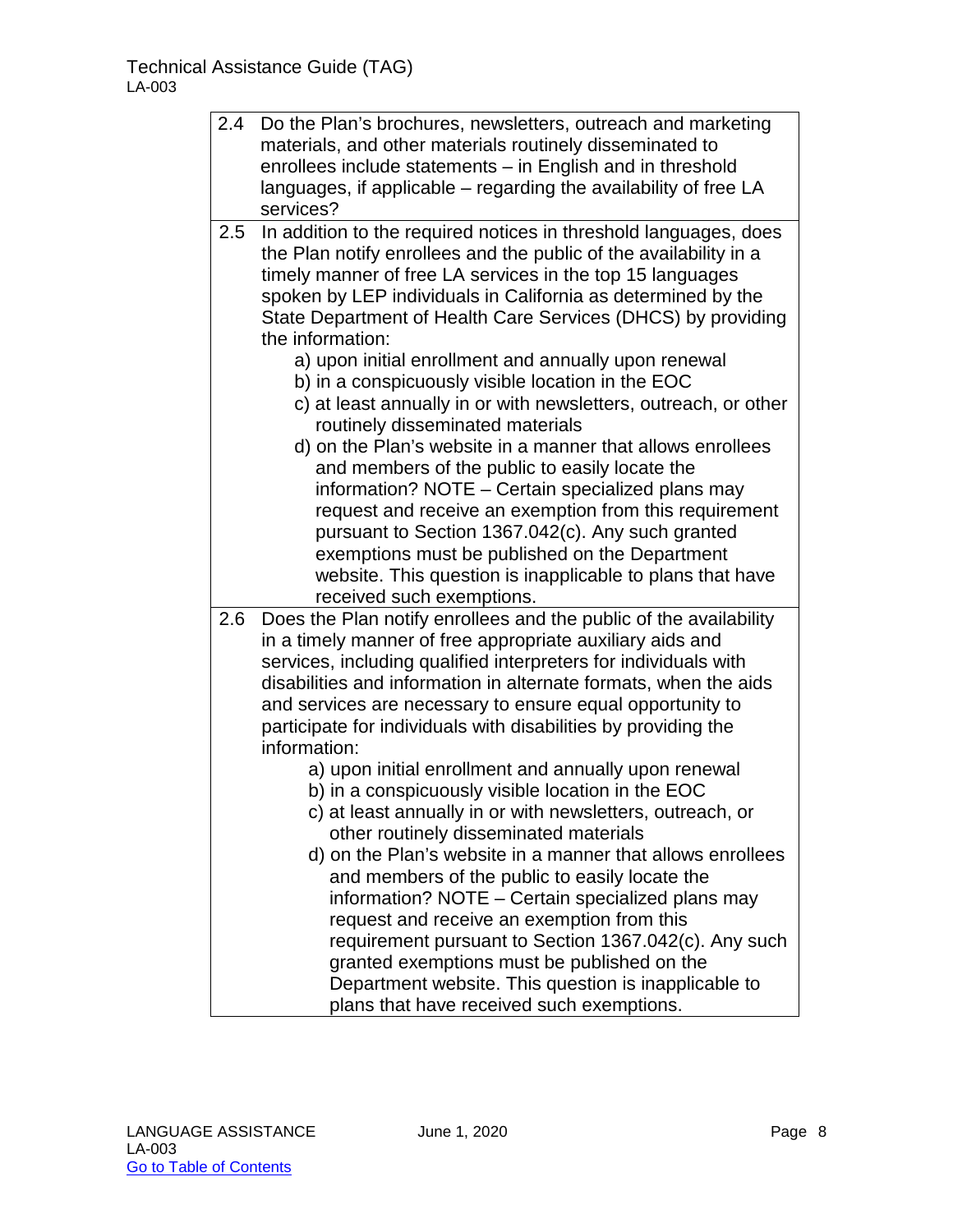## *LA-003 - Key Element 3:*

**3. The Plan provides required notices re nondiscrimination, grievance procedures, and how to file a discrimination complaint. CA Health and Safety Code section 1367.042(a)(3)-(5).**

|     | <b>Assessment Questions</b>                                       |
|-----|-------------------------------------------------------------------|
| 3.1 | Does the Plan notify enrollees and the public that it does not    |
|     | discriminate on the basis of race, color, national origin,        |
|     | ancestry, religion, sex, marital status, gender, gender identity, |
|     | sexual orientation, age, or disability by providing the           |
|     | information:                                                      |
|     | a) upon initial enrollment and annually upon renewal              |
|     | b) in a conspicuously visible location in the EOC                 |
|     | c) at least annually in or with newsletters, outreach, or other   |
|     | routinely disseminated materials                                  |
|     | d) on the Plan's website in a manner that allows enrollees        |
|     | and members of the public to easily locate the information?       |
| 3.2 | Does the Plan notify enrollees and the public of the availability |
|     | of the Plan's grievance procedure, how to file a grievance        |
|     | (including the name of the plan representative and the            |
|     | telephone number, address, and email address of the Plan          |
|     | representative who may be contacted about the grievance), and     |
|     | how to submit the grievance to the Department for review after    |
|     | completing the grievance process or participating in the process  |
|     | for at least 30 days:                                             |
|     | a) upon initial enrollment and annually upon renewal              |
|     | b) in a conspicuously visible location in the EOC                 |
|     | c) at least annually in or with newsletters, outreach, or other   |
|     | routinely disseminated materials                                  |
|     | d) on the Plan's website in a manner that allows enrollees        |
|     | and members of the public to easily locate the information?       |
| 3.3 | Does the Plan notify enrollees and the public of how to file a    |
|     | discrimination complaint with the United States Department of     |
|     | Health and Human Services Office of Civil Rights if there is a    |
|     | concern of discrimination based on race, color, national origin,  |
|     | age, disability, or sex by providing the information:             |
|     | a) upon initial enrollment and annually upon renewal              |
|     | b) in a conspicuously visible location in the EOC                 |
|     | c) at least annually in or with newsletters, outreach, or other   |
|     | routinely disseminated materials                                  |
|     | d) on the Plan's website in a manner that allows enrollees        |
|     | and members of the public to easily locate the information?       |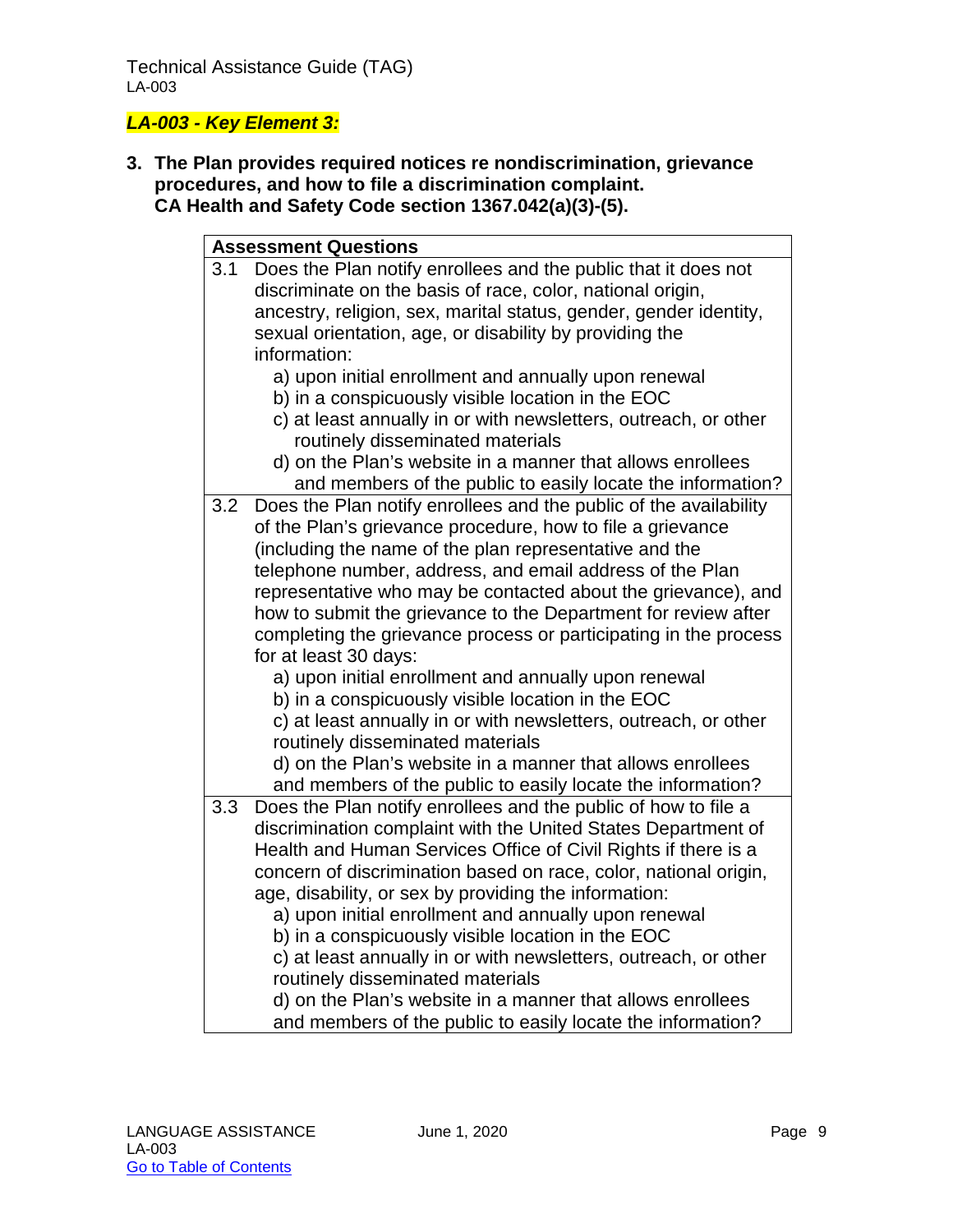#### *LA-003 - Key Element 4:*

**4. IF APPLICABLE: .The Plan demonstrates that it has processes and standards in place for providing translation services. CA Health and Safety Code section 1363(b)(1); CA Health and Safety Code section 1367.04(b)(1)(C); 28 CCR 1300.67.04(c)(2)(F).**

|     | <b>Assessment Questions</b>                                        |
|-----|--------------------------------------------------------------------|
| 4.1 | Does the Plan describe how it provides or arranges for             |
|     | translation of vital documents at no charge to enrollees?          |
| 4.2 | Does the Plan include – with non-standardized enrollee-            |
|     | specific vital documents – a written notice of the availability of |
|     | free interpretation services?                                      |
| 4.3 | In addition to the notice referenced in 4.2 above, does the Plan   |
|     | include - with non-standardized enrollee- specific vital           |
|     | documents - a written notice of the availability of interpretation |
|     | services in the top 15 languages spoken by LEP individuals in      |
|     | California as determined by DHCS?                                  |
| 4.4 | Does the Plan's LAP require $-$ upon the enrollee's request $-$ a  |
|     | written translation of a non-standardized enrollee-specific vital  |
|     | document into a threshold language within 21 days? For             |
|     | grievances that require expedited review, the Plan may satisfy     |
|     | this requirement by providing notice of the availability and       |
|     | access to oral interpretation service.                             |
| 4.5 | Does the Plan ensure that the translation is accurate?             |
| 4.6 | Does the Plan ensure that non-English translations of vital        |
|     | documents meet the same standards as the English versions?         |

#### *LA 003 – Key Element 5:*

**5. IF APPLICABLE: The Plan has translated vital documents into threshold languages as required. CA Health and Safety Code sections 1367.04(b)(1)(B) and (C); 28 CCR** 

**1300.67.04(c)(2)(F)(ii), (v).**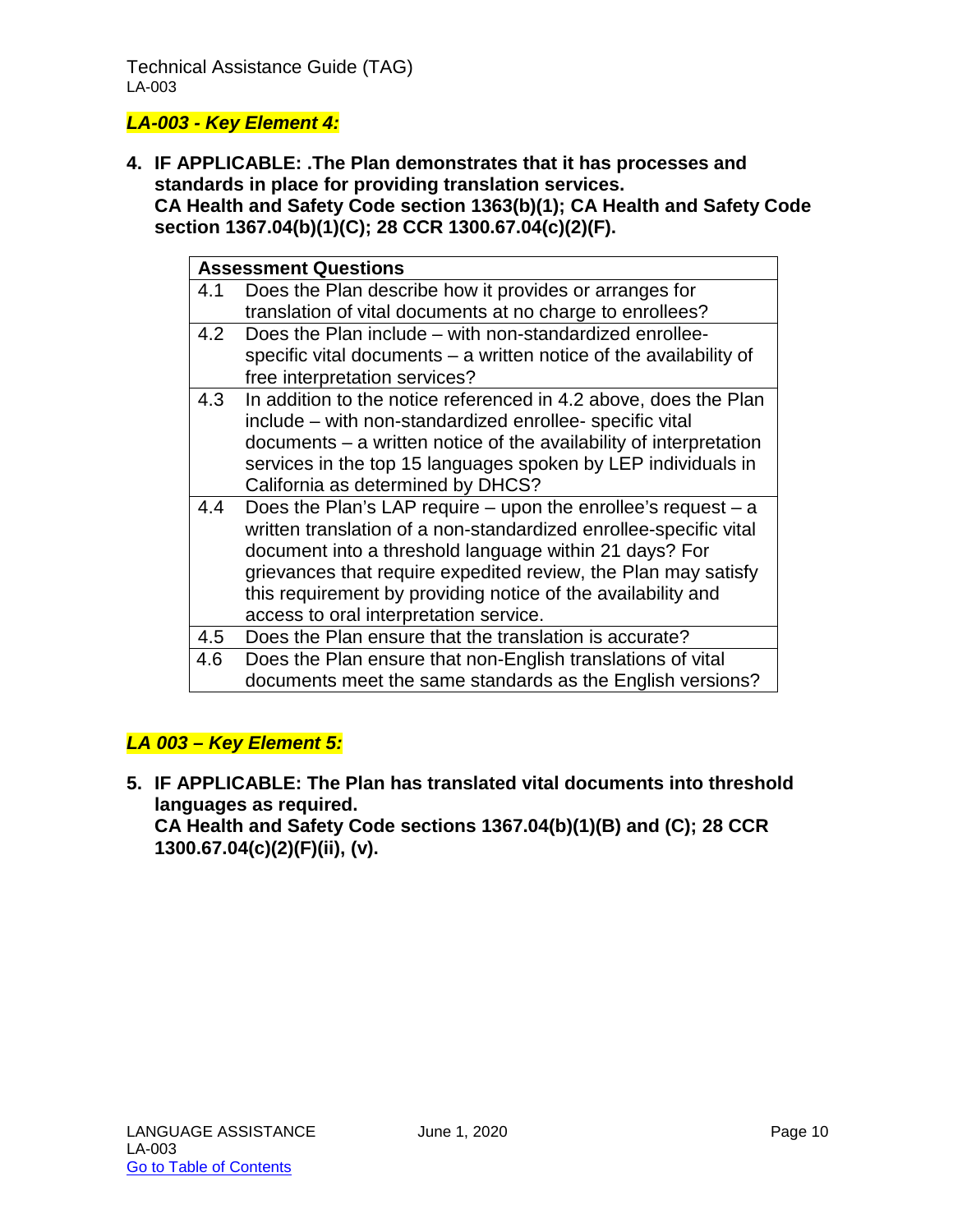|     | <b>Assessment Questions</b>                                                                                                                                        |
|-----|--------------------------------------------------------------------------------------------------------------------------------------------------------------------|
| 5.1 | Has the Plan specified the standardized and enrollee-specific<br>vital documents that must be translated?                                                          |
|     | Vital documents shall include all of the following:<br>Applications<br><b>Consent forms</b><br>Letters containing important information regarding eligibility      |
|     | and participation criteria                                                                                                                                         |
|     | Notices pertaining to the denial, reduction, modification or<br>$\bullet$<br>termination of services and benefits, and the right to file a<br>grievance or appeal  |
|     | Notices advising LEP persons of the availability of free LA<br>$\bullet$<br>services and other outreach materials that are provided to<br>enrollees                |
|     | Claims processing documents that require a response from<br>$\bullet$<br>the enrollee                                                                              |
|     | Disclosure forms or excerpts or a standardized health plan<br>benefits and coverage matrix                                                                         |
| 5.2 | Does the Plan's list of standardized and enrollee-specific vital<br>documents that must be translated meet statutory<br>requirements?                              |
| 5.3 | Has the Plan translated the specified standardized vital<br>documents into threshold languages?                                                                    |
| 5.4 | Does the Plan provide a written translation of a non-<br>standardized enrollee-specific vital document into a threshold<br>language within 21 days of the request? |

#### *LA-003 - Key Element 6:*

**6. The Plan demonstrates that it has processes and standards for ensuring the proficiency of individuals providing translation and interpretation services. CA Health and Safety Code section 1367.04(b)(1)(C)(4); 28 CCR 1300.67.04(c)(2)(H).**

|     | <b>Assessment Questions</b>                                                                                                                                                                                       |
|-----|-------------------------------------------------------------------------------------------------------------------------------------------------------------------------------------------------------------------|
| 6.1 | Does the Plan define processes and standards for ensuring the<br>proficiency of those providing translation and interpretation<br>services, including <i>internal Plan staff and contract or vendor</i><br>staff? |
| 6.2 | Do the Plan's language proficiency standards include:<br>a) A documented and demonstrated proficiency in both                                                                                                     |
|     | English and the other language and                                                                                                                                                                                |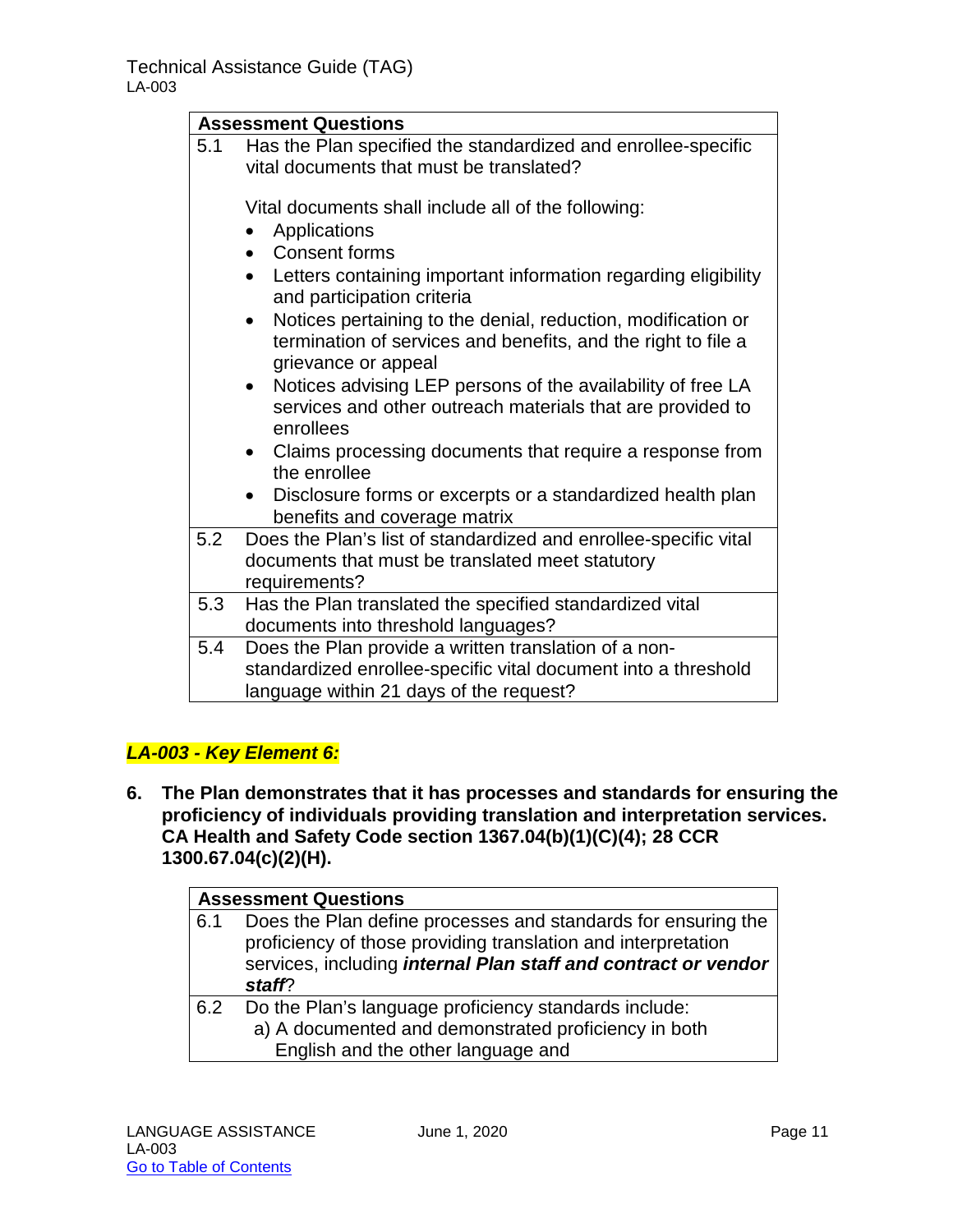$\blacksquare$ 

|     | b) A fundamental knowledge in both languages of health care<br>terminology and concepts relevant to health care delivery<br>systems?                                                                                                                                                                                                                                                   |
|-----|----------------------------------------------------------------------------------------------------------------------------------------------------------------------------------------------------------------------------------------------------------------------------------------------------------------------------------------------------------------------------------------|
| 6.3 | Do the Plan's language proficiency standards include<br>education and training in interpreting ethics, conduct, and<br>confidentiality? (Or has the Plan adopted and does it apply, in<br>full, the ethics, conduct, and confidentiality standards<br>promulgated by the California Healthcare Interpreters<br>Association or the National Council on Interpreting in Health<br>Care?) |
| 6.4 | Does the Plan 'test' or 'validate the quality' of services provided<br>by those providing translation and interpretation services<br>(documented and demonstrated proficiency in English and<br>other language, fundamental knowledge in both languages of<br>health care terminology and delivery system, and education and<br>training in ethics, conduct, and confidentiality)?     |

## *LA-003 - Key Element 7:*

**7. The Plan demonstrates that it has processes and standards for providing interpretation services.** 

**CA Health and Safety Code section 1317.1; CA Health and Safety Code section 1367.04(b)(4); 28 CCR 1300.67.04(c)(2)(G), (d)(9).**

| <b>Assessment Questions</b> |                                                                                                                                                                                                                                                                                                                                                                                                                                                 |
|-----------------------------|-------------------------------------------------------------------------------------------------------------------------------------------------------------------------------------------------------------------------------------------------------------------------------------------------------------------------------------------------------------------------------------------------------------------------------------------------|
| 7.1                         | Does the Plan provide or arrange for interpretation services at<br>no cost to the enrollee at all points of contact, including<br>medical/clinical and non-medical/administrative points of<br>contact? (Such as physician's office, ancillary services,<br>pharmacies, facilities, hospitals, nurse advice lines,<br>administrative offices, claims support contacts, etc.)<br>NOTE: Certain specialized plans will be in compliance with this |
|                             | requirement if the answer to question 7.7 below is "yes."                                                                                                                                                                                                                                                                                                                                                                                       |
| 7.2                         | Does the Plan specify quality assurance standards for timely<br>delivery of interpretation services for routine, urgent, and<br>emergency health care services?                                                                                                                                                                                                                                                                                 |
| 7.3                         | Does the Plan arrange or coordinate timely interpretation<br>services for medical points of contact as well as administrative<br>points of contact?                                                                                                                                                                                                                                                                                             |
| 7.4                         | Is the range of interpretation services appropriate for the<br>particular point of contact?                                                                                                                                                                                                                                                                                                                                                     |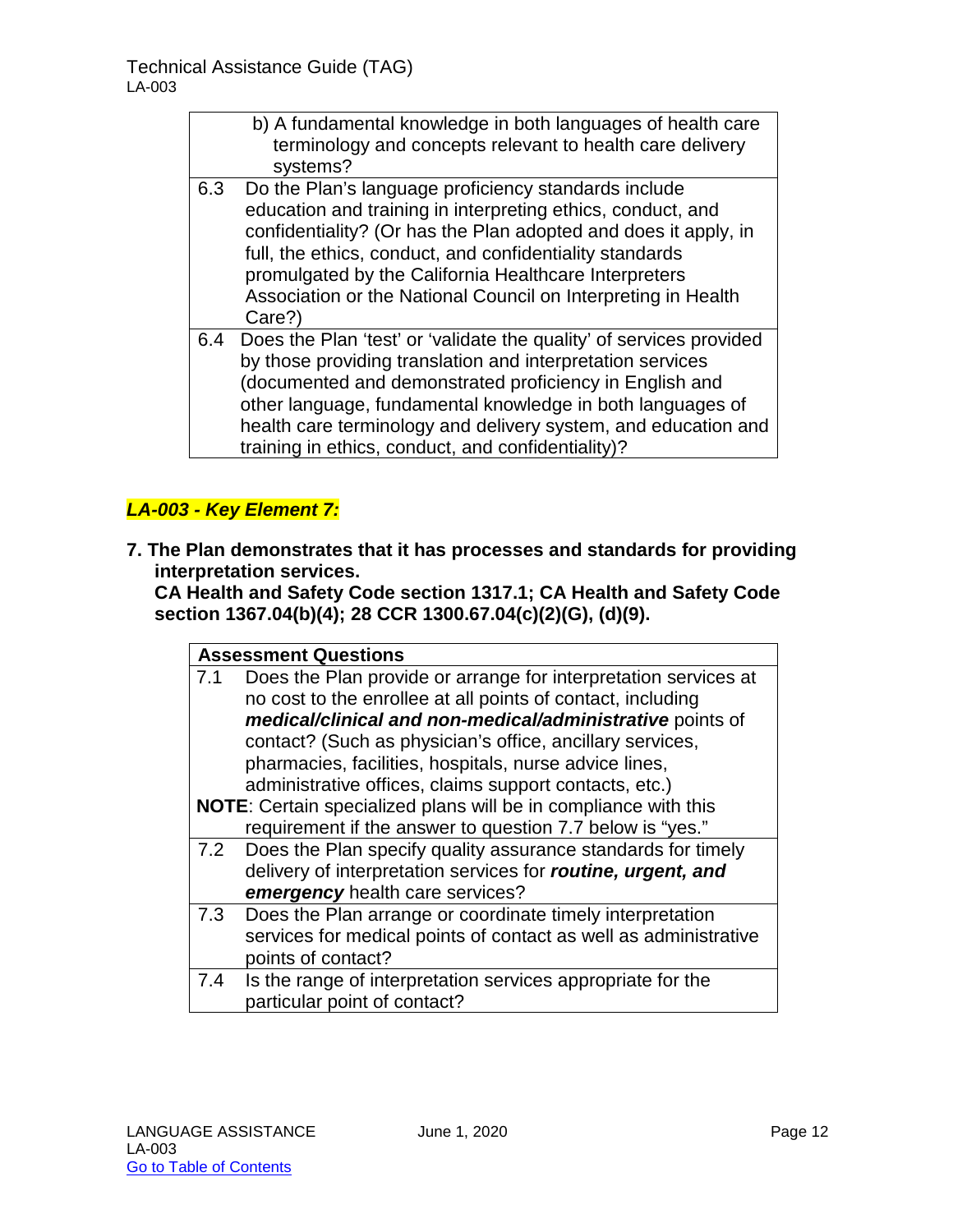| 7.5  | Does the Plan ensure that qualified interpretation services are        |  |
|------|------------------------------------------------------------------------|--|
|      | offered to LEP enrollees, even when an enrollee is                     |  |
|      | accompanied by a family member or friend that can provide              |  |
|      | interpretation services?                                               |  |
|      | NOTE: Certain specialized plans will be in compliance with this        |  |
|      | requirement if the answer to question 7.7 below is "yes."              |  |
| 7.6  | If the offer is refused, is the information documented in the          |  |
|      | Plan file?                                                             |  |
|      | <b>NOTE:</b> Certain specialized plans will be in compliance with this |  |
|      | requirement if the answer to question 7.7 below is "yes."              |  |
| 7.7  | SPECIALIZED PLANS ONLY (Except non-EAP behavioral                      |  |
|      | health plans) These plans may comply with the requirements of          |  |
|      | questions 7.1, 7.5, and 7.6 above if they do all of the following:     |  |
|      | Identify in provider directories contracting providers who             |  |
|      | are bilingual or employ bilingual office staff, based on               |  |
|      | language capability disclosure forms signed by the                     |  |
|      | bilingual individuals attesting to their fluency in languages          |  |
|      | other than English;                                                    |  |
|      | Require all contracting providers to provide quarterly                 |  |
|      | updates of any changes in language capabilities of current             |  |
|      | providers/staff by submitting new language capability                  |  |
|      | disclosure forms, and the Plan updates its provider                    |  |
|      | directories accordingly; and                                           |  |
|      | The Plan's QA audits of contracting providers confirm and              |  |
|      | document the accuracy of provider language capability                  |  |
|      | disclosure forms and attestations.                                     |  |
| 7.8  | The Plan does not require LEP enrollees to provide their own           |  |
|      | interpreters or rely on a staff member who does not meet               |  |
|      | qualifications?                                                        |  |
| 7.9  | The Plan does not require LEP enrollees to rely on an                  |  |
|      | accompanying adult or minor child to facilitate communication          |  |
|      | unless:                                                                |  |
|      | a) during an emergency, as described in Section 1317.1, a              |  |
|      | qualified interpreter is not immediately available or                  |  |
|      | b) the LEP enrollee specifically requests that an                      |  |
|      | accompanying adult interpret or facilitate communication, the          |  |
|      | adult agrees to provide that assistance, and reliance on the           |  |
|      | adult for that assistance is appropriate under the                     |  |
|      | circumstances?                                                         |  |
| 7.10 | Has the Plan defined a list of the non-English languages likely        |  |
|      | to be encountered among the Plan's enrollees?                          |  |
| 7.11 | Does the Plan provide evidence that interpretation services are        |  |
|      | available in languages other than threshold languages?                 |  |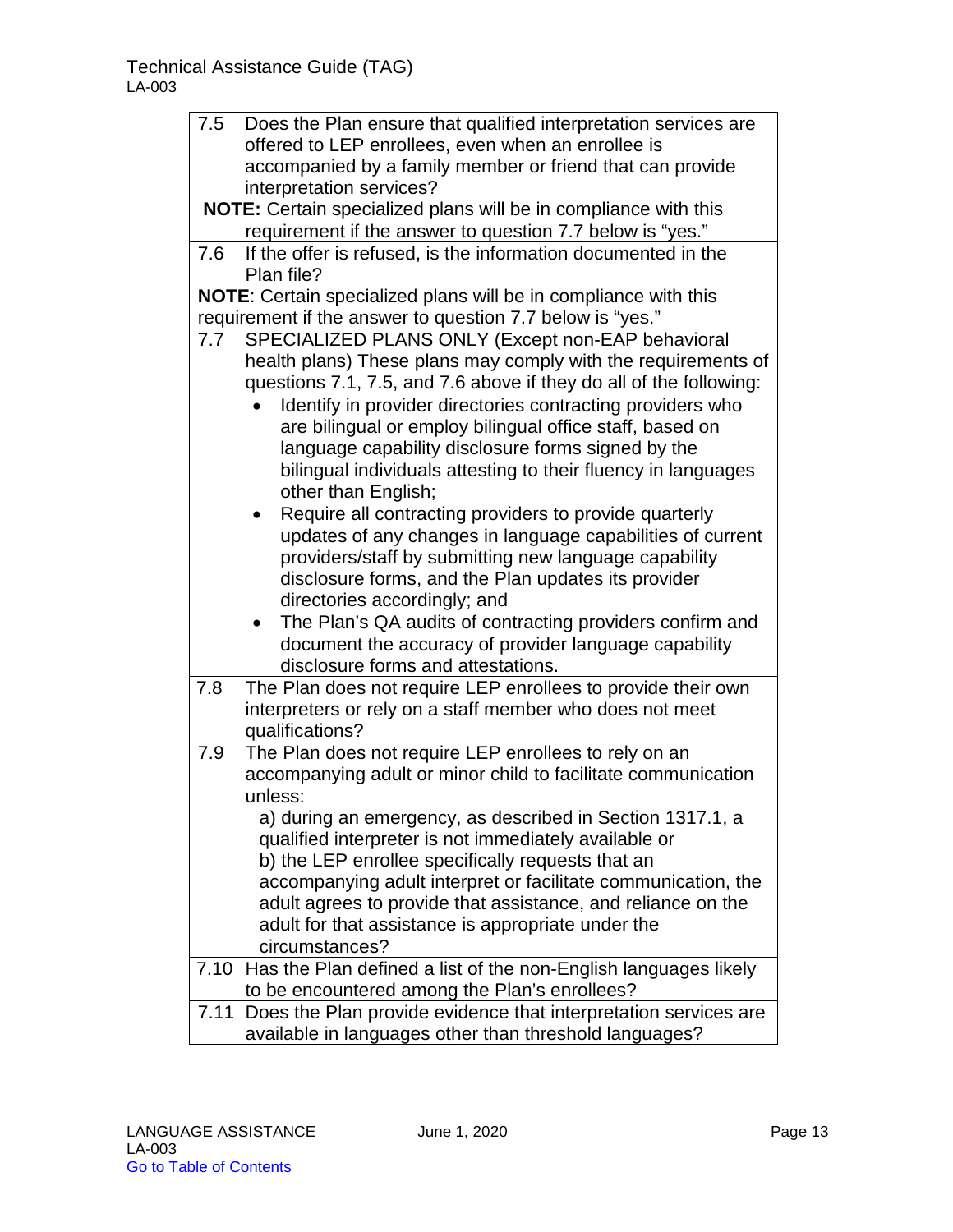#### Technical Assistance Guide (TAG) LA-003

#### *LA-003 - Key Element 8:*

**8. The Plan's grievance system addresses the cultural and linguistic needs of its enrollee population.** 

**CA Health and Safety Code section 1367.04(b)(1)(B)(iv); 28 CCR 1300.68(b)(3) and (7); 28 CCR 1300.67.04(c)(2)(D).**

| <b>Assessment Questions</b> |                                                               |
|-----------------------------|---------------------------------------------------------------|
| 8.1                         | Does the Plan ensure that LEP enrollees receive information   |
|                             | regarding their rights to file a grievance and request an IMR |
|                             | in threshold languages and through oral interpretation?       |
| 8.2                         | Has the Plan translated and distributed grievance and IMR     |
|                             | forms and procedures in threshold languages?                  |
| 8.3                         | Does the Plan ensure that these translated forms and          |
|                             | procedures are readily available to enrollees, contracting    |
|                             | providers, contracting facilities, and on the Plan's          |
|                             | website?                                                      |
| 8.4                         | Does the Plan offer interpretation services for LEP enrollees |
|                             | who file a grievance or seek an IMR?                          |

#### **End of Requirement LA-003: Language Assistance Services**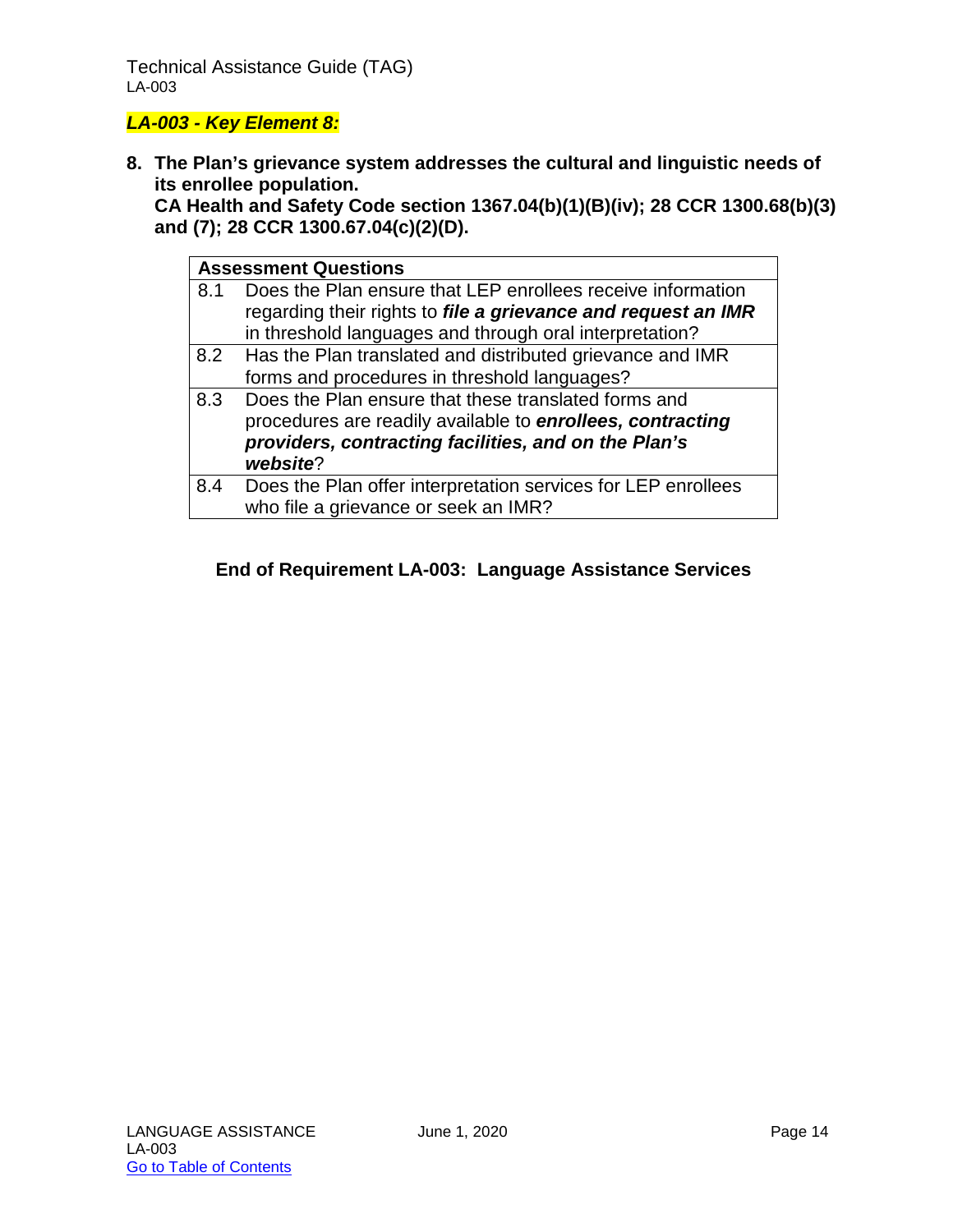# <span id="page-15-0"></span>**Requirement LA-004: Staff Training**

#### **INDIVIDUAL(S)/POSITION(S) TO BE INTERVIEWED**

#### **Staff responsible for the activities described above, for example:**

- Cultural and Linguistic Coordinator/ LAP Coordinator
- Director of Human Resources
- Manager of Training
- Member / Customer Service staff

#### **DOCUMENTS TO BE REVIEWED**

- LAP staff training curriculum
- LAP training materials
- LAP training schedule
- LAP training evaluation summaries
- Resumes of LAP trainers

#### *LA-004 - Key Element 1:*

**1. The Plan has established and implemented an LA training program for all staff who have routine contact with LEP enrollees. 28 CCR 1300.67.04(c)(3).**

| <b>Assessment Questions</b> |                                                                                                       |
|-----------------------------|-------------------------------------------------------------------------------------------------------|
| 1.1                         | Does the LA training program apply to all Plan staff that have<br>routine contact with LEP enrollees? |
|                             |                                                                                                       |
|                             | 1.2 Is the Plan's training program comprehensive, including all                                       |
|                             | required elements? (Working effectively with LEP enrollees,                                           |
|                             | working with interpreters, cultural diversity, LAP elements.)                                         |
| 1.3                         | Has the Plan made reasonable efforts to educate contracted                                            |
|                             | medical providers, ancillary providers, and pharmacies about                                          |
|                             | making interpretation services available for enrollees?                                               |

#### **End of Requirement LA-004: Staff Training**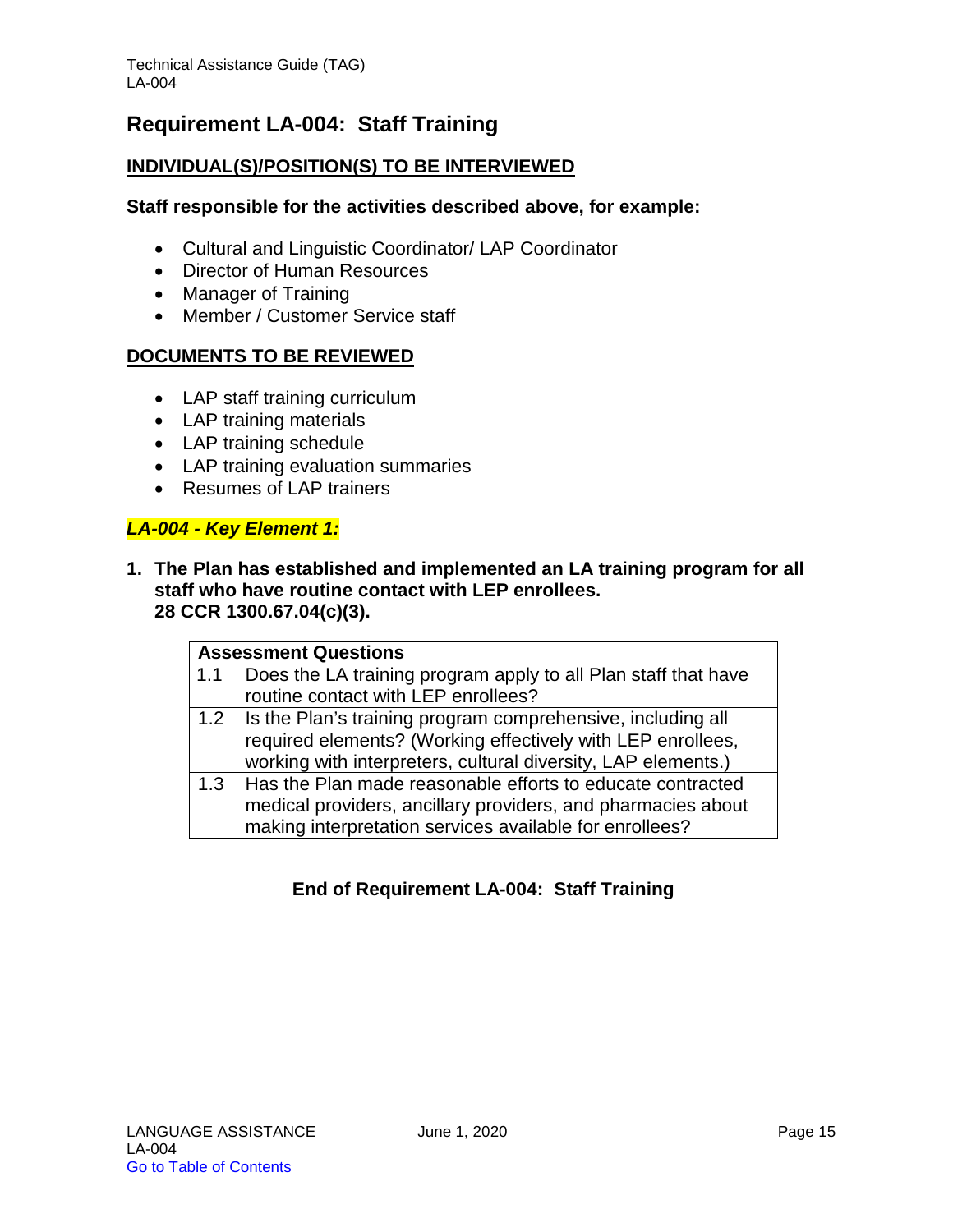# <span id="page-16-0"></span>**Requirement LA-005: Contracted Providers and the Language Assistance Program**

#### **INDIVIDUAL(S)/POSITION(S) TO BE INTERVIEWED**

#### **Staff responsible for the activities described above, for example:**

- Director of Provider Relations
- Medical Director
- Manager, Provider Contracting

#### **DOCUMENTS TO BE REVIEWED**

- Policies and procedures that describe provider LAP standards
- Standards and/or criteria for determining bilingual provider and office staff proficiency
- Provider contracts, including contract templates or amendments to provider contracts that reference compliance with the Plan's LAP
- Provider manuals
- Sample provider newsletters
- Provider section of the Plan's website
- Provider directory

#### *LA-005 - Key Element 1:*

**1. The Plan has amended provider contracts to require providers to comply with the LAP requirements and agreement to provide information necessary to assess compliance.**

**CA Health and Safety Code section 1367.04(f); 28 CCR 1300.67.04(e)(4)(A).**

#### **Assessment Questions**

- 1.1 Do Plan contracts with providers require the provider to comply with the Plan's LAP?
- 1.2 Do the Plan's contracts with providers require providers to
	- provide any information necessary to assess compliance?

#### *LA-005 - Key Element 2:*

**2. The Plan shall inform all contracted providers of its LAP. 28 CCR 1300.67.04(c)(1)(C), (2)(E).**

#### **Assessment Questions**

2.1 Does the Plan disclose enrollee demographic profile data, the Plan's threshold languages, and language preference data gathered to contracting providers (including doctors' offices,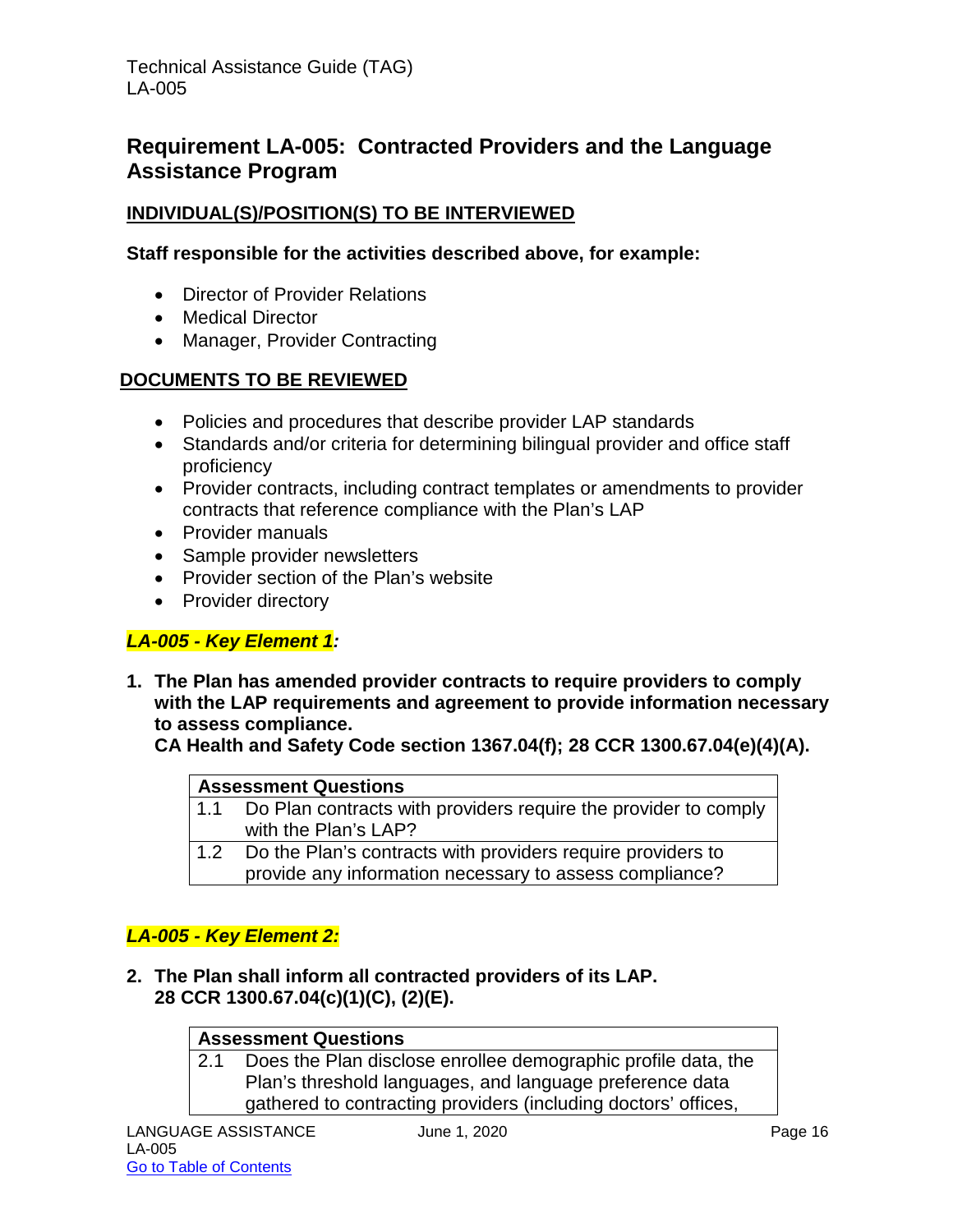|               | hospitals, labs, radiology centers, physical therapy offices, and |
|---------------|-------------------------------------------------------------------|
|               | pharmacy services) upon request?                                  |
| $2.2^{\circ}$ | Has the Plan established and implemented policies and             |
|               | procedures that ensure contracted providers (such as              |
|               | doctors' offices, hospitals, labs, radiology centers, physical    |
|               | therany offices and pharmacy services) are informed of the        |

therapy offices, and pharmacy services) *are informed* of the Plan's standards and methods for providing LA services at no charge to enrollees?

## *LA-005 - Key Element 3:*

**3. The Plan has established and implemented on-going oversight and monitoring of LA services delegated to contracted providers, hospitals, and/or facilities.** 

**28 CCR 1300.67.04(c)(2)(G)(iv), (4)(A) and (e)(4); 28 CCR 1300.70(a)(1), (b)(2)(G), (c).**

| <b>Assessment Questions</b>             |                                                                   |
|-----------------------------------------|-------------------------------------------------------------------|
|                                         | 3.1 Does the Plan delegate the provision of any LA services (or   |
|                                         | incorporate a contracting hospital or provider group's LAP)?      |
| If 'No,' stop here; if 'Yes,' continue. |                                                                   |
|                                         | 3.2 Do minutes of appropriate committee meetings indicate regular |
|                                         | Plan review of LA delegate reports and activities?                |
| 3.3 Comments                            |                                                                   |
| 3.4                                     | Does the Plan implement corrective action and conduct follow-     |
|                                         | up reviews to address any deficiencies?                           |

#### **End of Requirement LA-005: Contracts with Providers**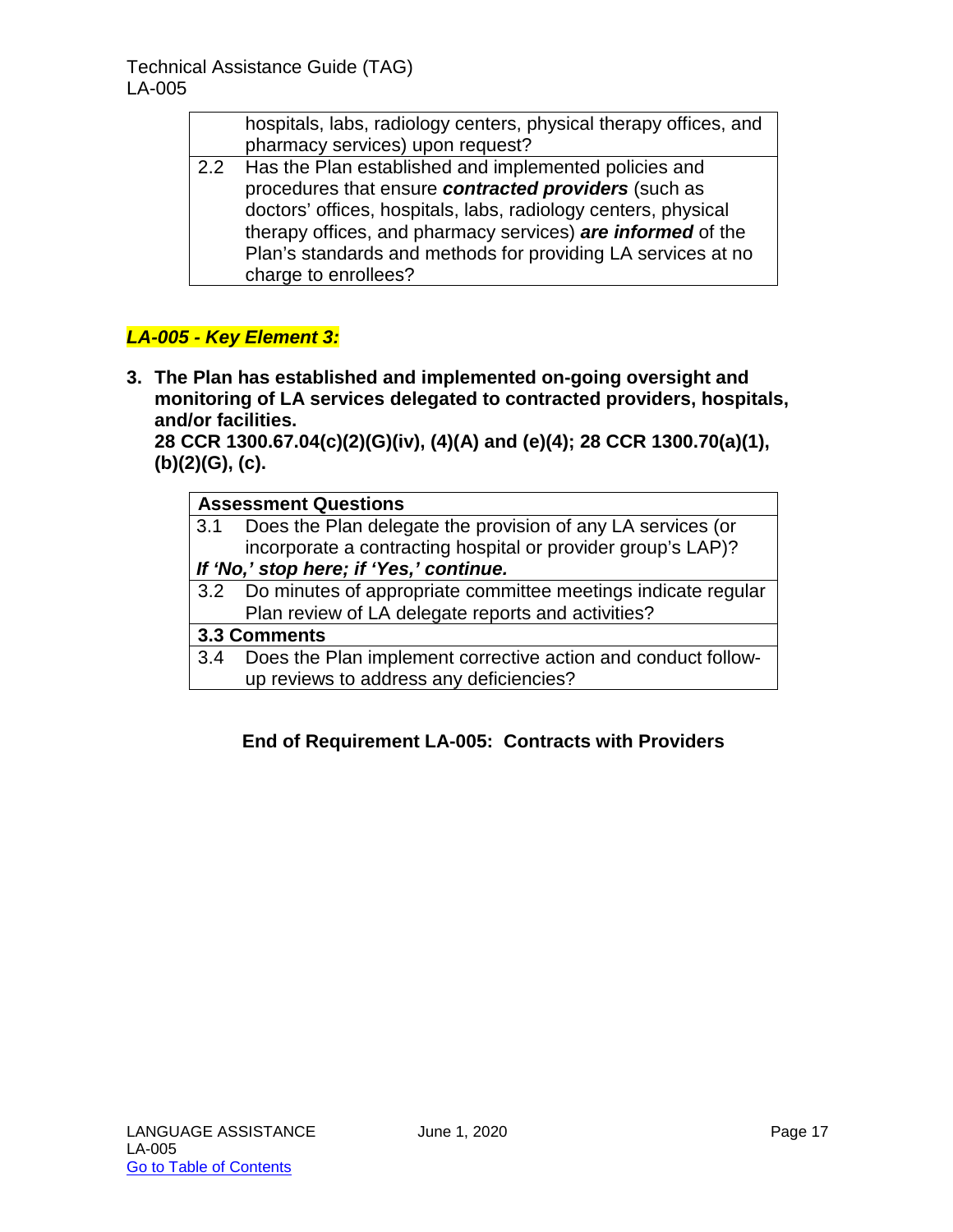# <span id="page-18-0"></span>**Requirement LA-006: Compliance Monitoring**

### **INDIVIDUAL(S)/POSITION(S) TO BE INTERVIEWED**

#### **Staff responsible for the activities described above, for example:**

- LAP Coordinator/Compliance Officer or equivalent
- QA Director or equivalent
- Grievances and Appeals Coordinator/ Customer Service Director
- Provider Relations staff
- Staff responsible for developing and analyzing reports of the LAP
- Accounting Manager (usage reports)
- **DOCUMENTS TO BE REVIEWED**
- Exhibit J e-filing/ amendment to QA program related to LAP and any updates
- QA work plans related to LAP or services
- Monitoring and evaluation reports noted in the LAP QA work plan activities, e.g., LAP grievances, PQI, provider complaints, language line usage reports.
- Plan's evaluation of LAP

#### *LA-006 - Key Element 1:*

**1. The Plan has defined policies and has implemented an active and ongoing program to continuously monitor the compliance of its LAP. 28 CCR 1300.67.04(c); 28 CCR 1300.70(b)(2)(B), (F), and (G).**

| <b>Assessment Questions</b> |                                                                                                                                                                                                              |
|-----------------------------|--------------------------------------------------------------------------------------------------------------------------------------------------------------------------------------------------------------|
| 1.1                         | Does the Plan have policies and procedures that define how<br>the Plan monitors its LAP?                                                                                                                     |
| 1.2                         | Does the Plan have a designated person and/or department<br>responsible for LAP monitoring?                                                                                                                  |
| 1.3                         | Does the Plan's monitoring program include internal (and<br>external, if appropriate) monitoring?                                                                                                            |
| 1.4                         | Does the Plan monitor, evaluate, and take action as<br>appropriate, measuring the four LAP components: enrollee<br>assessment, provision of language assistance services, staff<br>training, and compliance? |
| 1.5                         | Does the Plan have a mechanism to ensure that contracted<br>providers comply with LA requirements?                                                                                                           |
| 1.6                         | Are reports from LAP compliance monitoring submitted and<br>reviewed through the Plan's QA reporting channels (and/or<br>committee structure)?                                                               |
| 1.7                         | Does the Plan re-measure its performance to determine if<br>corrective actions have resulted in improved performance or<br>the ability to meet compliance goals?                                             |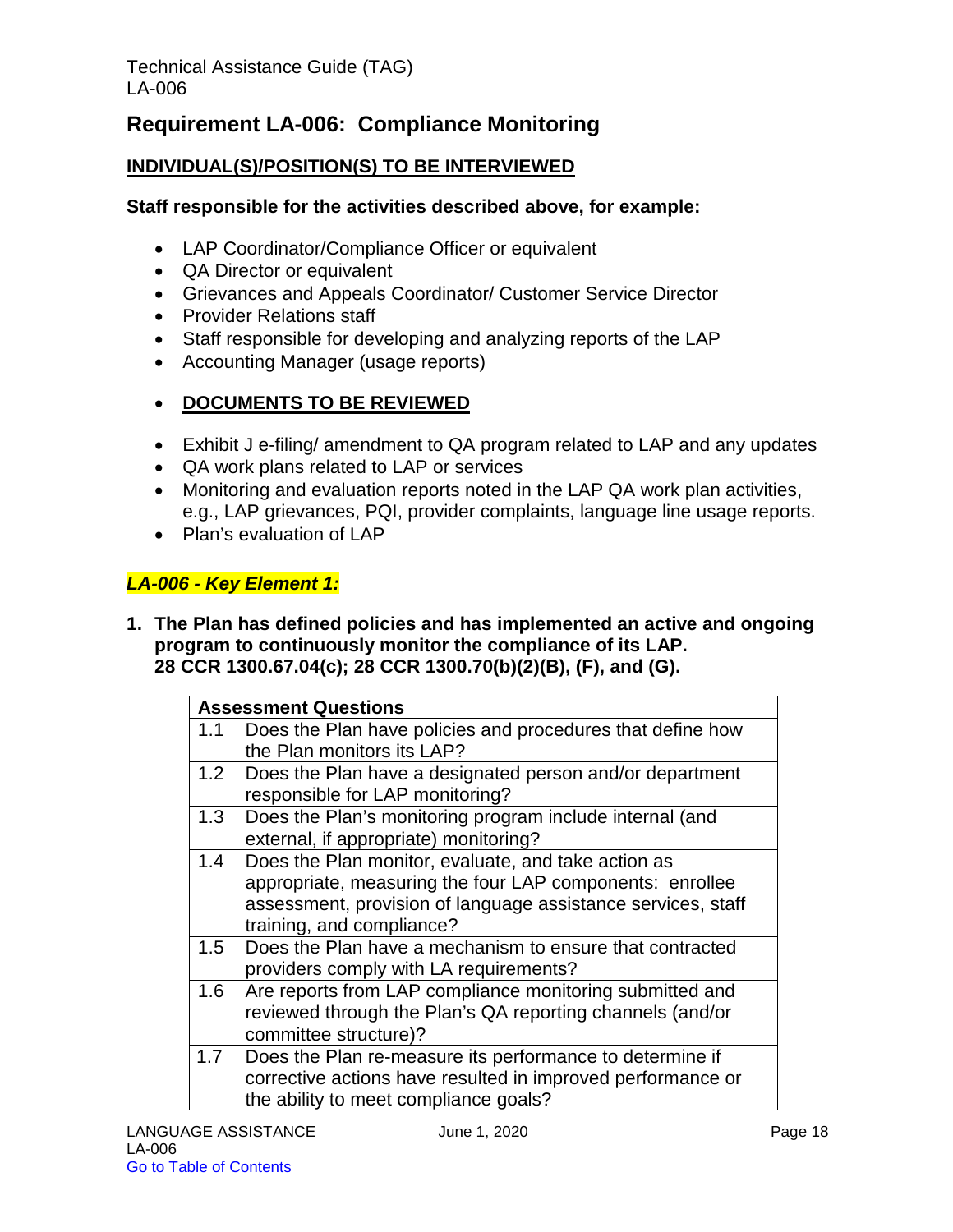#### **End of Requirement LA-006: Compliance Monitoring**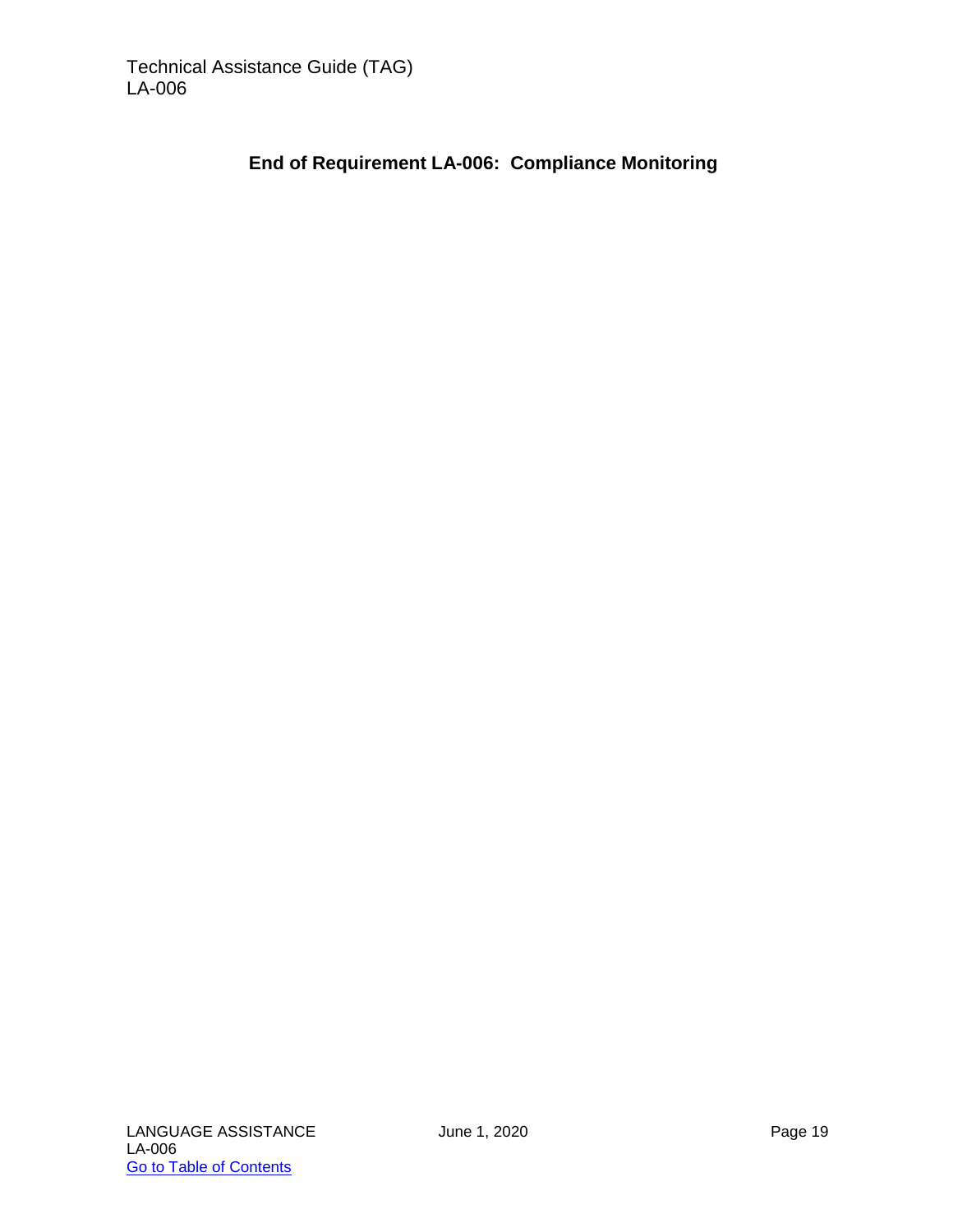# <span id="page-20-0"></span>**Statutory/Regulatory Citations**

#### **CA Health and Safety Code section 1317.1**

Unless the context otherwise requires, the following definitions shall control the construction of this article and Section 1371.4:

(a)(1) "Emergency services and care" means medical screening, examination, and evaluation by a physician and surgeon, or, to the extent permitted by applicable law, by other appropriate licensed persons under the supervision of a physician and surgeon, to determine if an emergency medical condition or active labor exists and, if it does, the care, treatment, and surgery, if within the scope of that person's license, necessary to relieve or eliminate the emergency medical condition, within the capability of the facility. (2)(A) "Emergency services and care" also means an additional screening, examination, and evaluation by a physician, or other personnel to the extent permitted by applicable law and within the scope of their licensure and clinical privileges, to determine if a psychiatric emergency medical condition exists, and the care and treatment necessary to relieve or eliminate the psychiatric emergency medical condition, within the capability of the facility.

(B) The care and treatment necessary to relieve or eliminate a psychiatric emergency medical condition may include admission or transfer to a psychiatric unit within a general acute care hospital, as defined in subdivision (a) of Section 1250, or to an acute psychiatric hospital, as defined in subdivision (b) of Section 1250, pursuant to subdivision (k). Nothing in this subparagraph shall be construed to permit a transfer that is in conflict with the Lanterman-Petris-Short Act (Part 1 (commencing with Section 5000) of Division 5 of the Welfare and Institutions Code).

(C) For the purposes of Section 1371.4, emergency services and care as defined in subparagraph (A) shall not apply to Medi-Cal managed care plan contracts entered into with the State Department of Health Care Services pursuant to Chapter 7 (commencing with Section 14000), Chapter 8 (commencing with Section 14200), and Chapter 8.75 (commencing with Section 14590) of Part 3 of Division 9 of the Welfare and Institutions Code, to the extent that those services are excluded from coverage under those contracts.

**…**

(b) "Emergency medical condition" means a medical condition manifesting itself by acute symptoms of sufficient severity (including severe pain) such that the absence of immediate medical attention could reasonably be expected to result in any of the following:

(1) Placing the patient's health in serious jeopardy.

(2) Serious impairment to bodily functions.

(3) Serious dysfunction of any bodily organ or part.

(c) "Active labor" means a labor at a time at which either of the following would occur:

(1) There is inadequate time to effect safe transfer to another hospital prior to delivery.

(2) A transfer may pose a threat to the health and safety of the patient or the unborn child.

**…**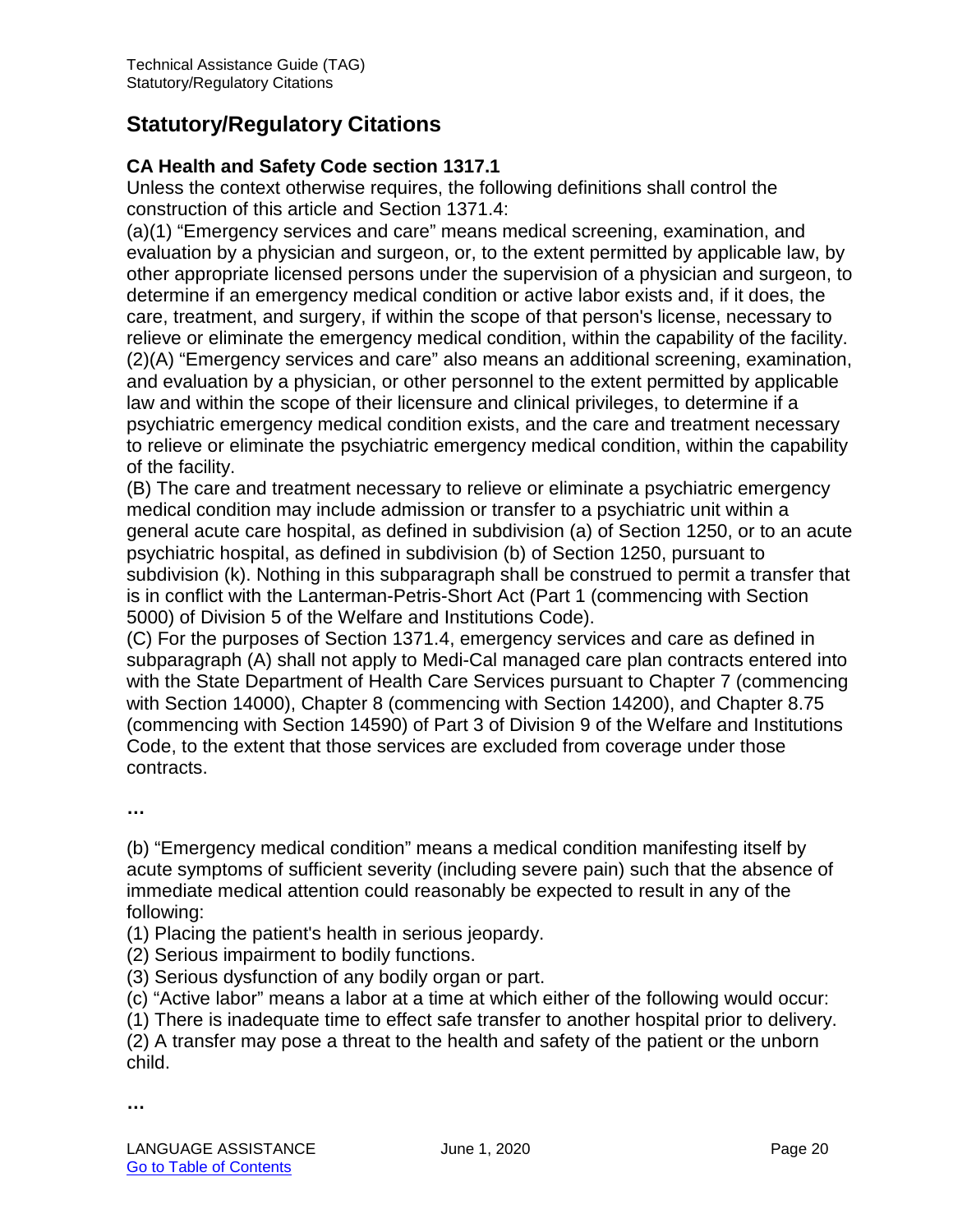(k)(1) "Psychiatric emergency medical condition" means a mental disorder that manifests itself by acute symptoms of sufficient severity that it renders the patient as being either of the following:

(A) An immediate danger to himself or herself or to others.

(B) Immediately unable to provide for, or utilize, food, shelter, or clothing, due to the mental disorder.

### **CA Health and Safety Code 1363(b)(1) LA-003** *KE4*

(b)(1) As of July 1, 1999, the director shall require each plan offering a contract to an individual or small group to provide with the disclosure form for individual and small group plan contracts a uniform health plan benefits and coverage matrix containing the plan's major provisions in order to facilitate comparisons between plan contracts. The uniform matrix shall include the following category descriptions together with the corresponding copayments and limitations in the following sequence:

- (A) Deductibles.
- (B) Lifetime maximums.
- (C) Professional services.
- (D) Outpatient services.
- (E) Hospitalization services.
- (F) Emergency health coverage.
- (G) Ambulance services.
- (H) Prescription drug coverage.
- (I) Durable medical equipment.
- (J) Mental health services.
- (K) Chemical dependency services.
- (L) Home health services.
- (M) Other.

#### **CA Health and Safety Code 1367.042**

(a) A health care service plan shall notify enrollees and members of the public of all of the following information:

(1) The availability of language assistance services, including oral interpretation and translated written materials, free of charge and in a timely manner pursuant to Section 1367.04, and how to access these services. This information shall be available in the top 15 languages spoken by limited-English-proficient individuals in California as determined by the State Department of Health Care Services.

(2) The availability of appropriate auxiliary aids and services, including qualified interpreters for individuals with disabilities and information in alternate formats, free of charge and in a timely manner, when those aids and services are necessary to ensure an equal opportunity to participate for individuals with disabilities.

(3) The health plan does not discriminate on the basis of race, color, national origin, ancestry, religion, sex, marital status, gender, gender identity, sexual orientation, age, or disability.

(4) The availability of the grievance procedure described in Section 1368, how to file a grievance, including the name of the plan representative and the telephone number, address, and email address of the plan representative who may be contacted about the grievance, and how to submit the grievance to the department for review after completing the grievance process or participating in the process for at least 30 days. (5)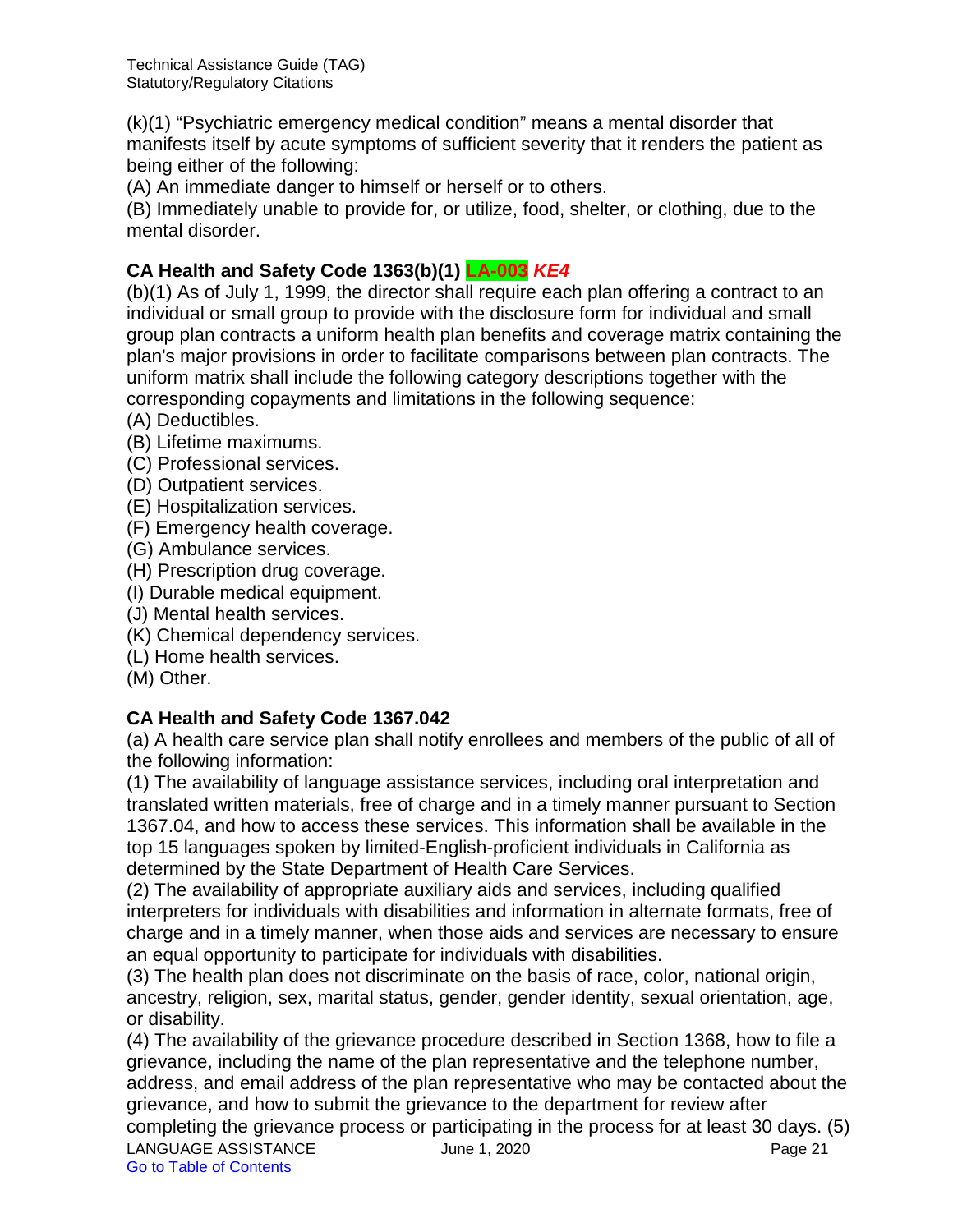How to file a discrimination complaint with the United States Department of Health and Human Services Office of Civil Rights if there is a concern of discrimination based on race, color, national origin, age, disability, or sex.

(b) The information required to be provided pursuant to this section shall be provided to an enrollee with individual coverage upon initial enrollment and annually thereafter upon renewal, and to enrollees and subscribers with group coverage upon initial enrollment and annually thereafter upon renewal. A health care service plan may include this information with other materials sent to the enrollee. The information shall also be provided in the following manner:

(1) In a conspicuously visible location in the evidence of coverage.

(2) At least annually, in or with newsletters, outreach, or other materials that are routinely disseminated to the plan's enrollees.

(3) On the Internet Web site published and maintained by the health care service plan, in a manner that allows enrollees, prospective enrollees, and members of the public to easily locate the information.

(c)(i) A specialized health care plan that is not a covered entity, as defined in Section 92.4 of Title 45 of the Code of Federal Regulations, subject to Section 1557 of the federal Patient Protection and Affordable Care Act (42 U.S.C. Sec. 18116) may request an exemption from the requirements under this section.

(ii) The department shall not grant an exemption under this subdivision to a specialized health care service plan that arranges for mental health benefits, except for employee assistance program plans.

(iii) The department shall provide information on its Internet Web site about any exemptions granted under this subdivision (d) This section shall not apply to Medi-Cal managed care plan contracts entered into with the State Department of Health Care Services pursuant to Chapter 7 (commencing with Section 14000) or Chapter 8 (commencing with Section 14200) of Part 3 of Division 9 of the Welfare and Institutions Code.

# **CA Health and Safety Code section 1367.04**

(a) Not later than January 1, 2006, the department shall develop and adopt regulations establishing standards and requirements to provide health care service plan enrollees with appropriate access to language assistance in obtaining health care services.

(b) In developing the regulations, the department shall require every health care service plan and specialized health care service plan to assess the linguistic needs of the enrollee population, excluding Medi-Cal enrollees, and to provide for translation and interpretation for medical services, as indicated. A health care service plan that participates in the Healthy Families Program may assess the Healthy Families Program enrollee population separately from the remainder of its enrollee population for purposes of subparagraph (A) of paragraph (1). A health care service plan that chooses to separate its Healthy Families Program enrollment from the remainder of its enrollee population shall treat the Healthy Families Program population separately for purposes of determining whether subparagraph (A) of paragraph (1) is applicable, and shall also treat the Healthy Families Program population separately for purposes of applying the percentage and numerical thresholds in subparagraph (A) of paragraph. The regulations shall include the following:

LANGUAGE ASSISTANCE Unit and June 1, 2020 Case 22 Page 22 Go to Table of Contents (1) Requirements for the translation of vital documents that include the following: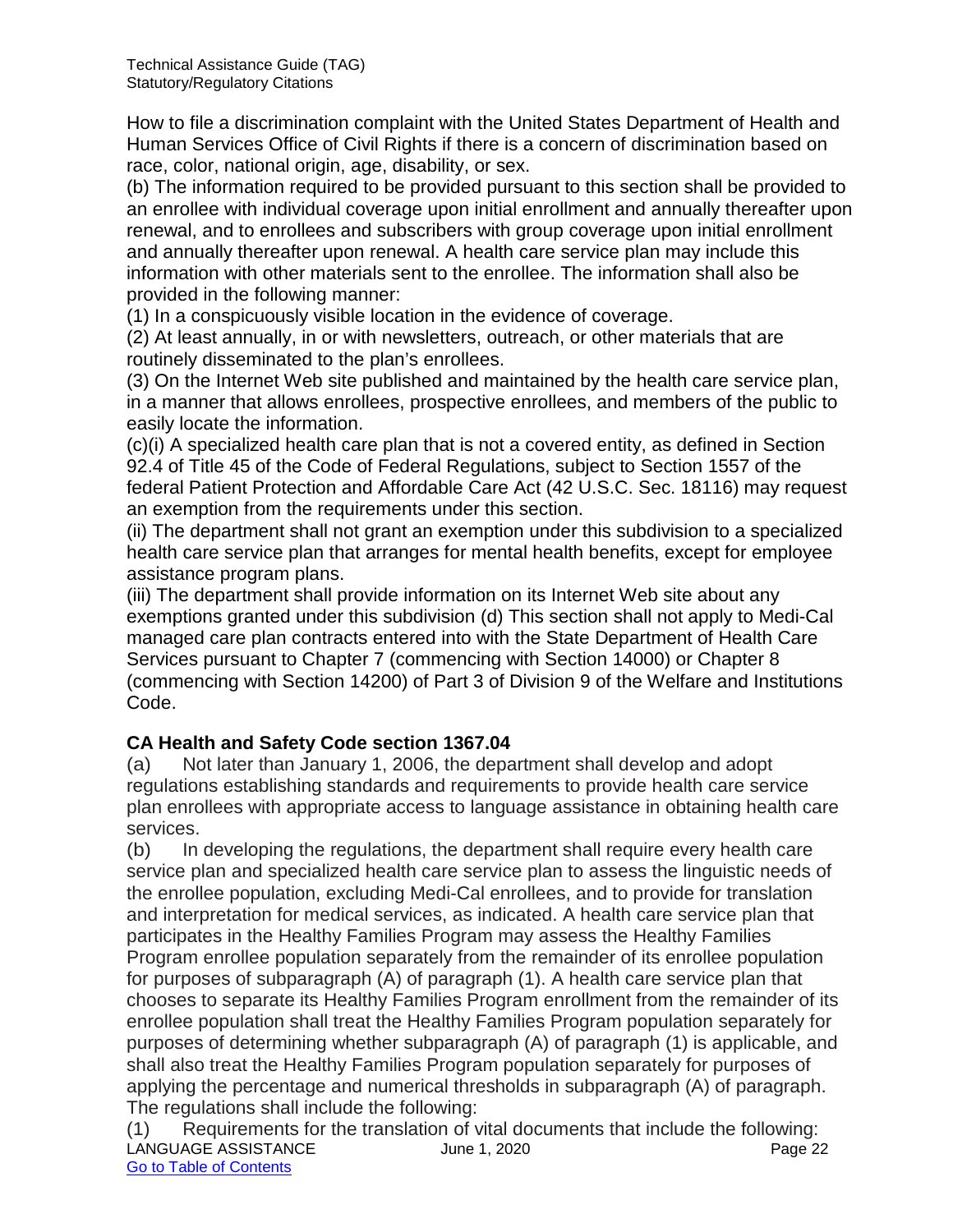(A) A requirement that all vital documents, as defined pursuant to subparagraph (B), be translated into an indicated language, as follows:

(i) A health care service plan with an enrollment of 1,000,000 or more shall translate vital documents into the top two languages other than English as determined by the needs assessment as required by this subdivision and any additional languages when 0.75 percent or 15,000 of the enrollee population, whichever number is less, excluding Medi- Cal enrollment and treating Healthy Families Program enrollment separately indicates in the needs assessment as required by this subdivision a preference for written materials in that language.

(ii) A health care service plan with an enrollment of 300,000 or more but less than 1,000,000 shall translate vital documents into the top one language other than English as determined by the needs assessment as required by this subdivision and any additional languages when 1 percent or 6,000 of the enrollee population, whichever number is less, excluding Medi-Cal enrollment and treating Healthy Families Program enrollment separately indicates in the needs assessment as required by this subdivision a preference for written materials in that language.

(iii) A health care service plan with an enrollment of less than 300,000 shall translate vital documents into a language other than English when 3,000 or more or 5 percent of the enrollee population, whichever number is less, excluding Medi-Cal enrollment and treating Healthy Families Program enrollment separately indicates in the needs assessment as required by this subdivision a preference for written materials in that language.

(B) Specification of vital documents produced by the plan that are required to be translated. The specification of vital documents shall not exceed that of the United States Department of Health and Human Services (HHS) Office for Civil Rights (OCR) Policy Guidance (65 Federal Register 52762 (August 30, 2000)), but shall include all of the following:

- (i) Applications.
- (ii) Consent forms.

(iii) Letters containing important information regarding eligibility and participation criteria.

(iv) Notices pertaining to the denial, reduction, modification, or termination of services and benefits, and the right to file a grievance or appeal.

(v) Notices advising limited-English-proficient persons of the availability of free language assistance and other outreach materials that are provided to enrollees.

(vi) Translated documents shall not include a health care service plan's explanation of benefits or similar claim processing information that is sent to enrollees, unless the document requires a response by the enrollee.

(C)(i) For those documents described in subparagraph (B) that are not standardized but contain enrollee specific information, health care service plans shall not be required to translate the documents into the threshold languages identified by the needs assessment as required by this subdivision, but rather shall include with the documents a written notice of the availability of interpretation services in the threshold languages identified by the needs assessment as required by this subdivision. A health care service plan subject to the requirements in Section 1367.042 shall also include with the documents a written notice of the availability of interpretation services in the top 15 languages spoken by limited-English-proficient (LEP) individuals in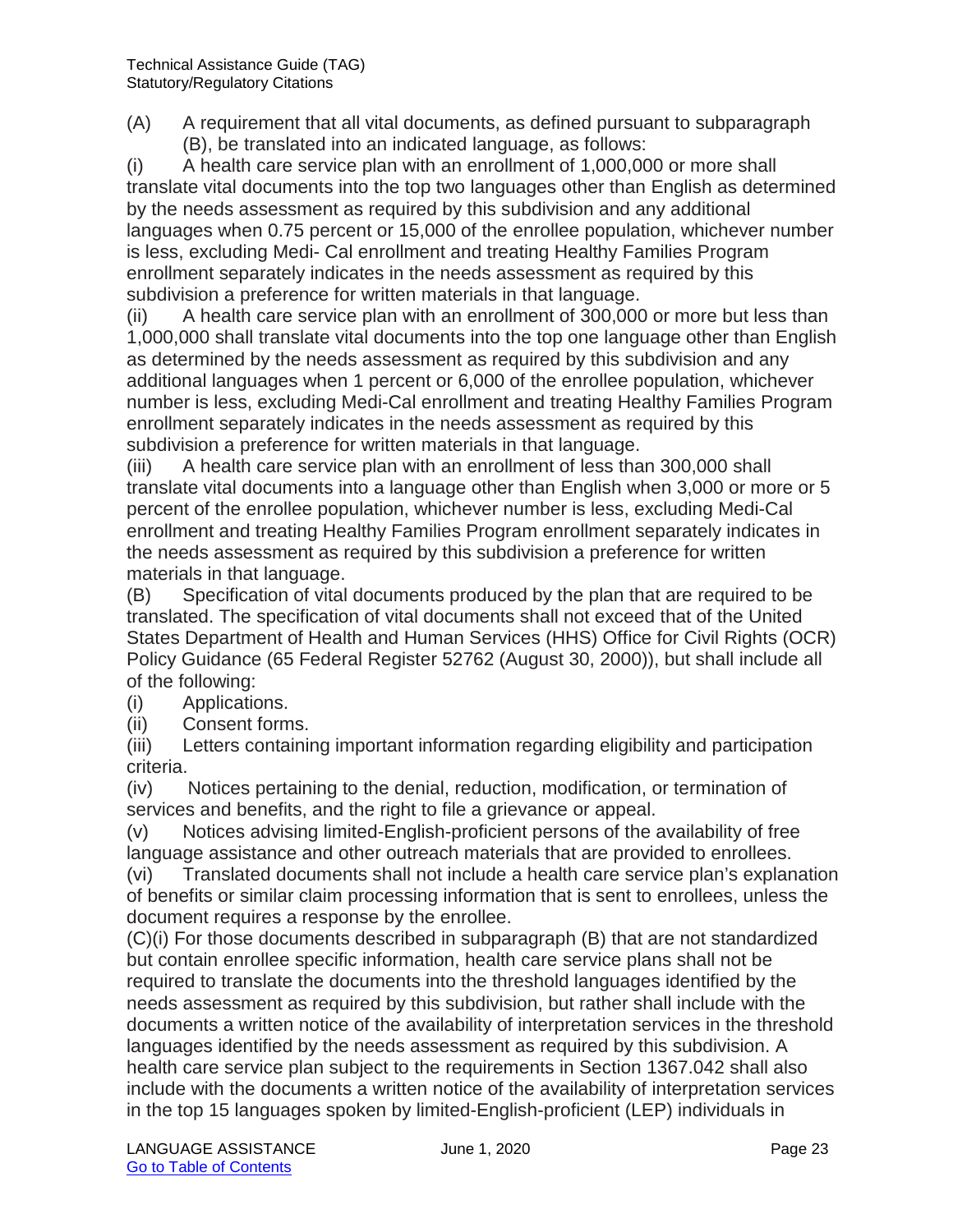California as determined by the State Department of Health Care Services.

(ii) Upon request, the enrollee shall receive a written translation of the documents described in clause (i). The health care service plan shall have up to, but not to exceed, 21 days to comply with the enrollee's request for a written translation. If an enrollee requests a translated document, all timeframes and deadline requirements related to the document that apply to the health care service plan and enrollees under the provisions of this chapter and under any regulations adopted pursuant to this chapter shall begin to run upon the health care service plan's issuance of the translated document.

(iii) For grievances that require expedited plan review and response in accordance with subdivision (b) of Section 1368.01, the health care service plan may satisfy this requirement by providing notice of the availability and access to oral interpretation services.

(D) A requirement that health care service plans advise limited-English-proficient enrollees of the availability of interpreter services.

(2) Standards to ensure the quality and accuracy of the written translations and that a translated document meets the same standards required for the English language version of the document. The English language documents shall determine the rights and obligations of the parties, and the translated documents shall be admissible in evidence only if there is a dispute regarding a substantial difference in the material terms and conditions of the English language document and the translated document.

(3) Requirements for surveying the language preferences and needs assessments of health care service plan enrollees within one year of the effective date of the regulations that permit health care service plans to utilize various survey methods, including, but not limited to, the use of existing enrollment and renewal processes, subscriber newsletters, or other mailings. Health care service plans shall update the needs assessment, demographic profile, and language translation requirements every three years.

(4) Requirements for individual enrollee access to interpretation services that include the following:

(A) A requirement that an interpreter meets, at a minimum, all of the following qualifications:

(i) Demonstrated proficiency in both English and the target language.

(ii) Knowledge in both English and the target language of health care terminology and concepts relevant to health care delivery systems.

(iii) Adheres to generally accepted interpreter ethics principles, including client confidentiality.

(B) A requirement that the enrollee with limited English proficiency shall not be required to provide his or her own interpreter or rely on a staff member who does not meet the qualifications described in subparagraph (A) to communicate directly with the limited-English-proficient enrollee.

(C) A requirement that the enrollee with limited English proficiency shall not be required to rely on an adult or minor child accompanying the enrollee to interpret or facilitate communication except under either of the following circumstances:

(i) In an emergency, as described in Section 1317.1, if a qualified interpreter is not immediately available for the enrollee with limited English proficiency.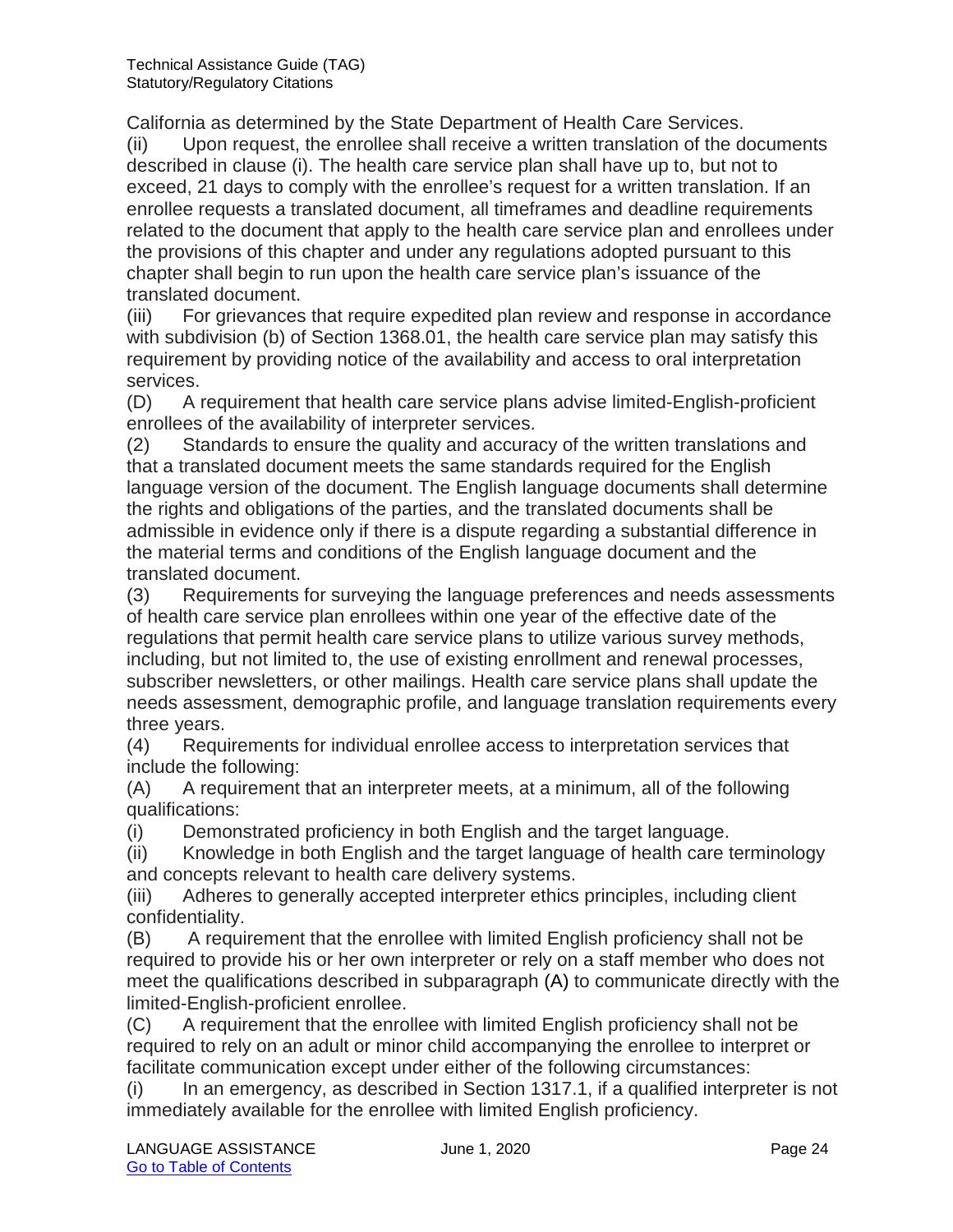(ii) If the individual with limited English proficiency specifically requests that the accompanying adult interpret or facilitate communication, the accompanying adult agrees to provide that assistance, and reliance on that accompanying adult for that assistance is appropriate under the circumstances.

(5) Standards to ensure the quality and timeliness of oral interpretation services provided by health care service plans.

(c) In developing the regulations, standards, and requirements, the department shall consider the following:

(1) Publications and standards issued by federal agencies, such as the Culturally and Linguistically Appropriate Services (CLAS) in Health Care issued by the United States Department of Health and Human Services Office of Minority Health in December 2000, and the United States Department of Health and Human Services (HHS) Office for Civil Rights (OCR) Policy Guidance (65 Federal Register 52762 (August 30, 2000)).

(2) Other cultural and linguistic requirements under state programs, such as Medi-Cal Managed Care Policy Letters, cultural and linguistic requirements imposed by the State Department of Health Care Services on health care service plans that contract to provide Medi-Cal managed care services, and cultural and linguistic requirements imposed by the Managed Risk Medical Insurance Board on health care service plans that contract to provide services in the Healthy Families Program.

(3) Standards adopted by other states pertaining to language assistance requirements for health care service plans.

(4) Standards established by California or nationally recognized accrediting, certifying, or licensing organizations and medical and health care interpreter professional associations regarding interpretation services.

(5) Publications, guidelines, reports, and recommendations issued by state agencies or advisory committees, such as the report card to the public on the comparative performance of plans and reports on cultural and linguistic services issued by the Office of Patient Advocate and the report to the Legislature from the Task Force on Culturally and Linguistically Competent Physicians and Dentists established by former Section 852 of the Business and Professions Code.

(6) Examples of best practices relating to language assistance services by health care providers and health care service plans, including existing practices.

(7) Information gathered from complaints to the HMO Helpline and consumer assistance centers regarding language assistance services.

(8) The cost of compliance and the availability of translation and interpretation services and professionals.

(9) Flexibility to accommodate variations in plan networks and method of service delivery. The department shall allow for health care service plan flexibility in determining compliance with the standards for oral and written interpretation services.

(d) The department shall work to ensure that the biennial reports required by this section, and the data collected for those reports, are consistent with reports required by government-sponsored programs and do not require duplicative or conflicting data collection or reporting.

(e) The department shall seek public input from a wide range of interested parties through advisory bodies established by the director.

(f) A contract between a health care service plan and a health care provider shall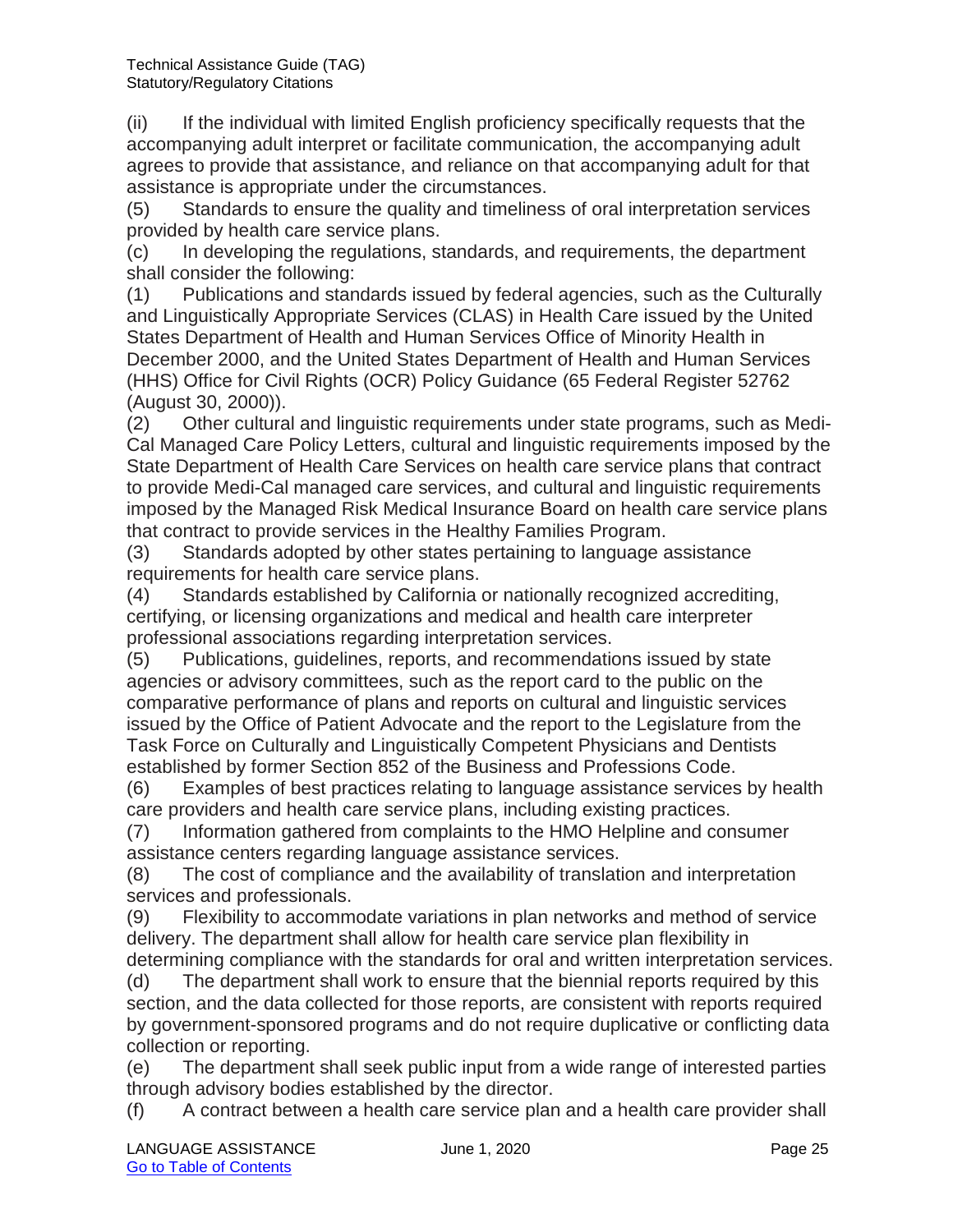require compliance with the standards developed under this section. In furtherance of this section, the contract shall require providers to cooperate with the plan by providing any information necessary to assess compliance.

(g) The department shall report biennially to the Legislature and advisory bodies established by the director regarding plan compliance with the standards, including results of compliance audits made in conjunction with other audits and reviews. The reported information shall also be included in the publication required under subparagraph (B) of paragraph (1) of subdivision (b) of Section 136000. The department shall also utilize the reported information to make recommendations for changes that further enhance standards pursuant to this section. The department may also delay or otherwise phase-in implementation of standards and requirements in recognition of costs and availability of translation and interpretation services and professionals.

(h)(1) Except for contracts with the State Department of Health Care Services Medi-Cal program, the standards developed under this section shall be considered the minimum required for compliance.

(2) The regulations shall provide that a health plan is in compliance if the plan is required to meet the same or similar standards by the Medi-Cal program, either by contract or state law, if the standards provide as much access to cultural and linguistic services as the standards established by this section for an equal or higher number of enrollees and therefore meet or exceed the standards of the regulations established pursuant to this section, and the department determines that the health care service plan is in compliance with the standards required by the Medi-Cal program. To meet this requirement, the department shall not be required to perform individual audits. The department shall, to the extent feasible, rely on audits, reports, or other oversight and enforcement methods used by the State Department of Health Care Services. (3) The determination pursuant to paragraph (2) shall only apply to the enrollees covered by the Medi-Cal program standards. A health care service plan subject to paragraph (2) shall comply with the standards established by this section with regard to enrollees not covered by the Medi-Cal program.

(i) This section does not prohibit a government purchaser from including in their contracts additional translation or interpretation requirements, to meet linguistic or cultural needs, beyond those set forth pursuant to this section.

#### **28 CCR 1300.67.04**

(a) Application.

(1) Every health care service plan, including specialized health care service plans (plans), shall comply with the requirements of this section. The requirements of this section shall not apply to plan contracts for the provision of services to Medi-Cal enrollees or to contracts between plans and the federal government for the provision of services to Medicare enrollees.

(2) If a plan has both Medi-Cal and non-Medi-Cal lines of business, then the plan will be in compliance with the requirements of this section as to its non- Medi-Cal lines of business if:

(A) The Medi-Cal standards for providing language assistance services, including standards for timeliness and proficiency of interpreters, are equivalent to or exceed the standards set forth in Section 1367.04 of the Act and this section;

LANGUAGE ASSISTANCE June 1, 2020 Page 26 Go to Table of Contents (B) The plan applies the Medi-Cal standards for language assistance programs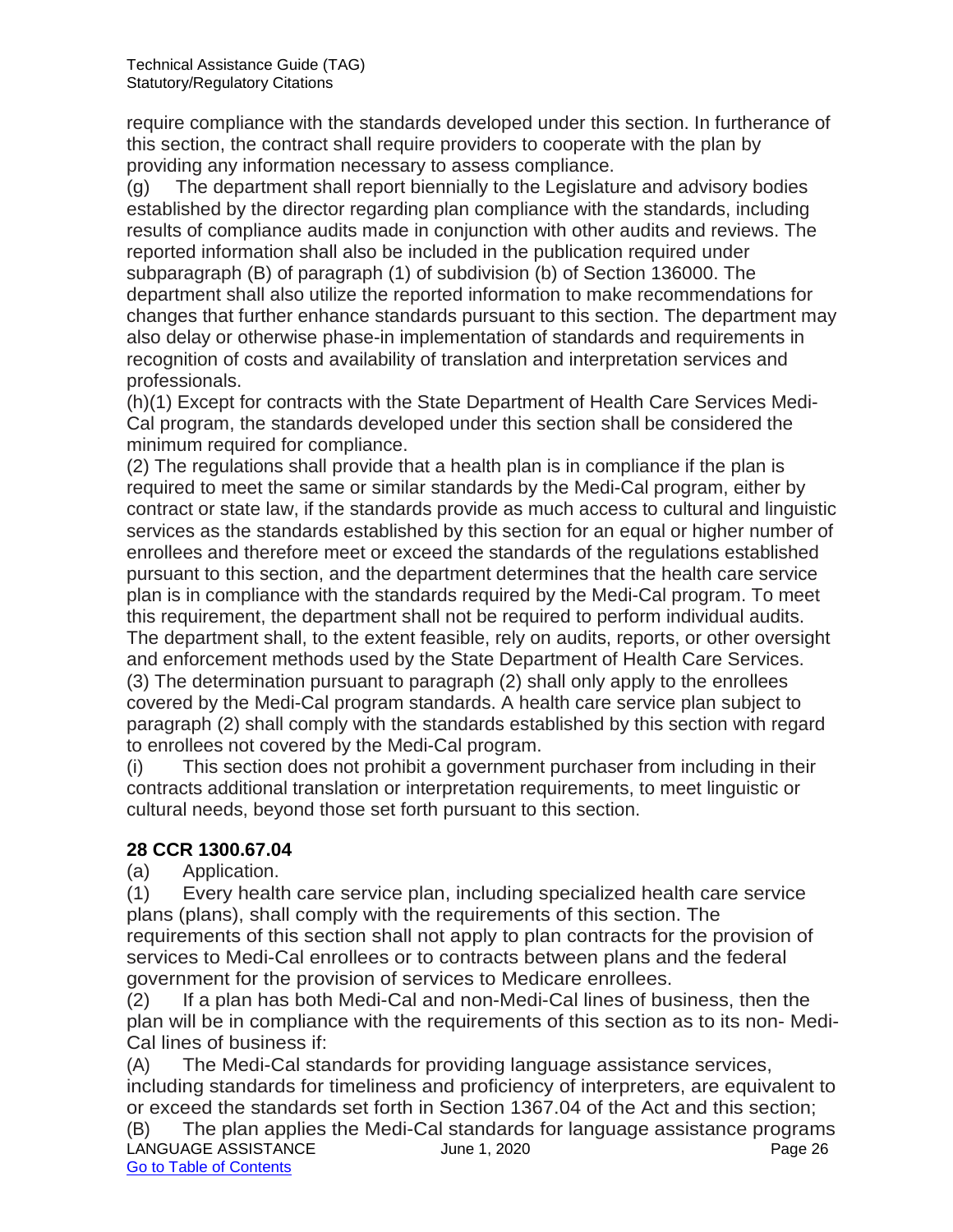to the plan's non-Medi-Cal lines of business; and

(C) The Department of Managed Health Care (Department) determines, as described in Section 1367.04(h)(3) of the Act, that the plan is in compliance with the Medi-Cal standards.

(3) A plan that seeks the Department's determination of compliance as provided in subsection (a)(2) shall request such determination as part of its filing pursuant to subsection (e)(2) and provide documentation sufficient to support and verify the request to the Department's satisfaction. The Department's determination pursuant to subsection (a)(2) shall apply only to the enrollees in a plan's non-Medi-Cal lines of business to which the plan actually applies the plan's Medi-Cal program standards.

(b) Definitions.

(1) Demographic profile means, at a minimum, identification of an enrollee's preferred spoken and written language, race and ethnicity.

(2) Interpretation: the act of listening to something spoken or reading something written in one language (source language) and orally expressing it accurately and with appropriate cultural relevance into another language (target language).

(3) Limited English Proficient or LEP Enrollee: an enrollee who has an inability or a limited ability to speak, read, write, or understand the English language at a level that permits that individual to interact effectively with health care providers or plan employees.

(4) Point of Contact: an instance in which an enrollee accesses the services covered under the plan contract, including administrative and clinical services, and telephonic and in-person contacts.

(5) Threshold Language(s): the language(s) identified by a plan pursuant to Section 1367.04(b)(1)(A) of the Act.

(6) Translation: replacement of a written text from one language (source language) with an equivalent written text in another language (target language).

(7) Vital Documents: the following documents, when produced by the plan (plan-produced documents) including when the production or distribution is delegated by a plan to a contracting health care service provider or administrative services provider:

(A) Applications;

(B) Consent forms, including any form by which an enrollee authorizes or consents to any action by the plan;

(C) Letters containing important information regarding eligibility and participation criteria;

(D) Notices pertaining to the denial, reduction, modification, or termination of services and benefits, and the right to file a grievance or appeal;

(E) Notices advising LEP enrollees of the availability of free language assistance and other outreach materials that are provided to enrollees;

(F) A plan's explanation of benefits or similar claim processing information that is sent to an enrollee if the document requires a response from the enrollee; and

 $(G)$  Subject to subsection  $(c)(2)(F)(ii)$ , the enrollee disclosures required by Section 1363(a)(1), (2) and (4) of the Act.

(c) Language Assistance Program Requirements.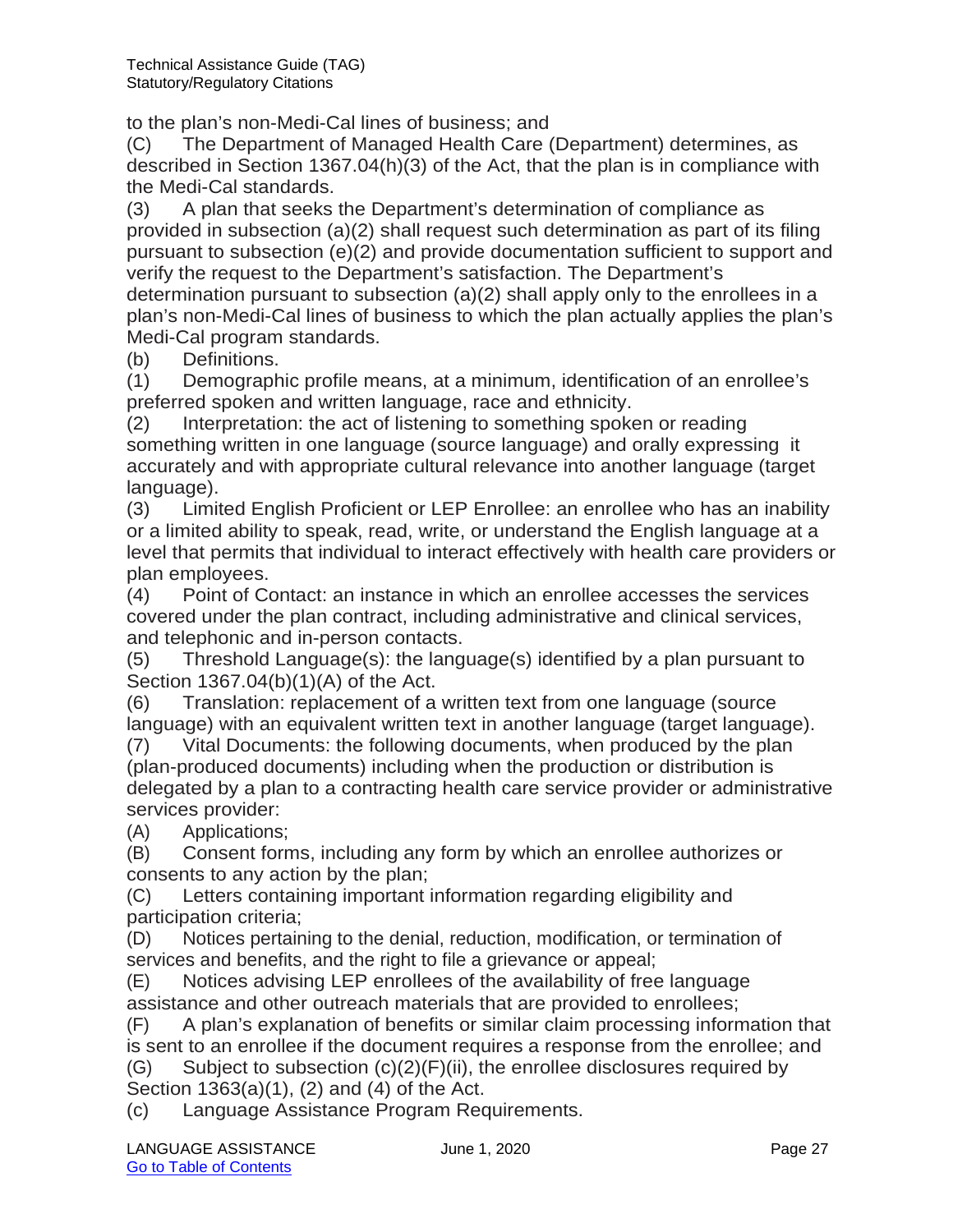Every plan shall develop and implement a language assistance program, which shall comply with the requirements and standards established by Section 1367.04 of the Act and this section. The language assistance program shall be documented in written policies and procedures, and shall address, at a minimum, the following four elements: standards for enrollee assessment; standards for providing language assistance services; standards for staff training; and standards for compliance monitoring.

(1) Enrollee Assessment. Every health care service plan and specialized health care service plan shall assess its enrollee population to develop a demographic profile and to survey the linguistic needs of individual enrollees. In assessing its enrollee population each plan shall, at a minimum:

(A) Develop a demographic profile of the plan's enrollee population for the purposes of calculating threshold languages and reporting to the Department pursuant to Section 1367.07 of the Act. All plans shall apply statistically valid methods for population analysis in developing the demographic profile and plans may utilize a variety of methods for collecting demographic data for this purpose, including census data, client utilization data from third parties, data from community agencies and third party enrollment processes;

(B) Survey its enrollees in a manner designed to identify the linguistic needs of each of the plan's enrollees, and record the information provided by a responding enrollee in the enrollee's file. Plans may utilize existing processes and methods to distribute the linguistic needs survey, including but not limited to, existing enrollment and renewal processes, subscriber newsletters, mailings and other communication processes. A plan may demonstrate compliance with the survey requirement by distributing to all subscribers, including all individual subscribers under group contracts, a disclosure explaining, in English and in the plan's threshold languages, the availability of free language assistance services and how to inform the plan and relevant providers regarding the preferred spoken and written languages of the subscriber and other enrollees under the subscriber contract; and

(C) Collect, summarize and document enrollee demographic profile data in a manner that enables the plan to maintain confidentiality of personal information and to disclose the information to the Department on request for regulatory purposes and to contracting providers on request for lawful purposes, including language assistance purposes and health care quality improvement purposes. This section is not intended to limit or expand existing law regarding confidentiality of medical records.

(2) Providing Language Assistance Services. Every plan shall develop language assistance program policies and procedures, which shall describe, at a minimum, the information outlined below.

(A) All points of contact where the need for language assistance may be reasonably anticipated.

(B) The types of resources needed to provide effective language assistance to the plan's enrollees.

(C) The plan's processes for informing enrollees of the availability of language assistance services at no charge to enrollees, and how to access language assistance services. At a minimum, these processes shall include the following: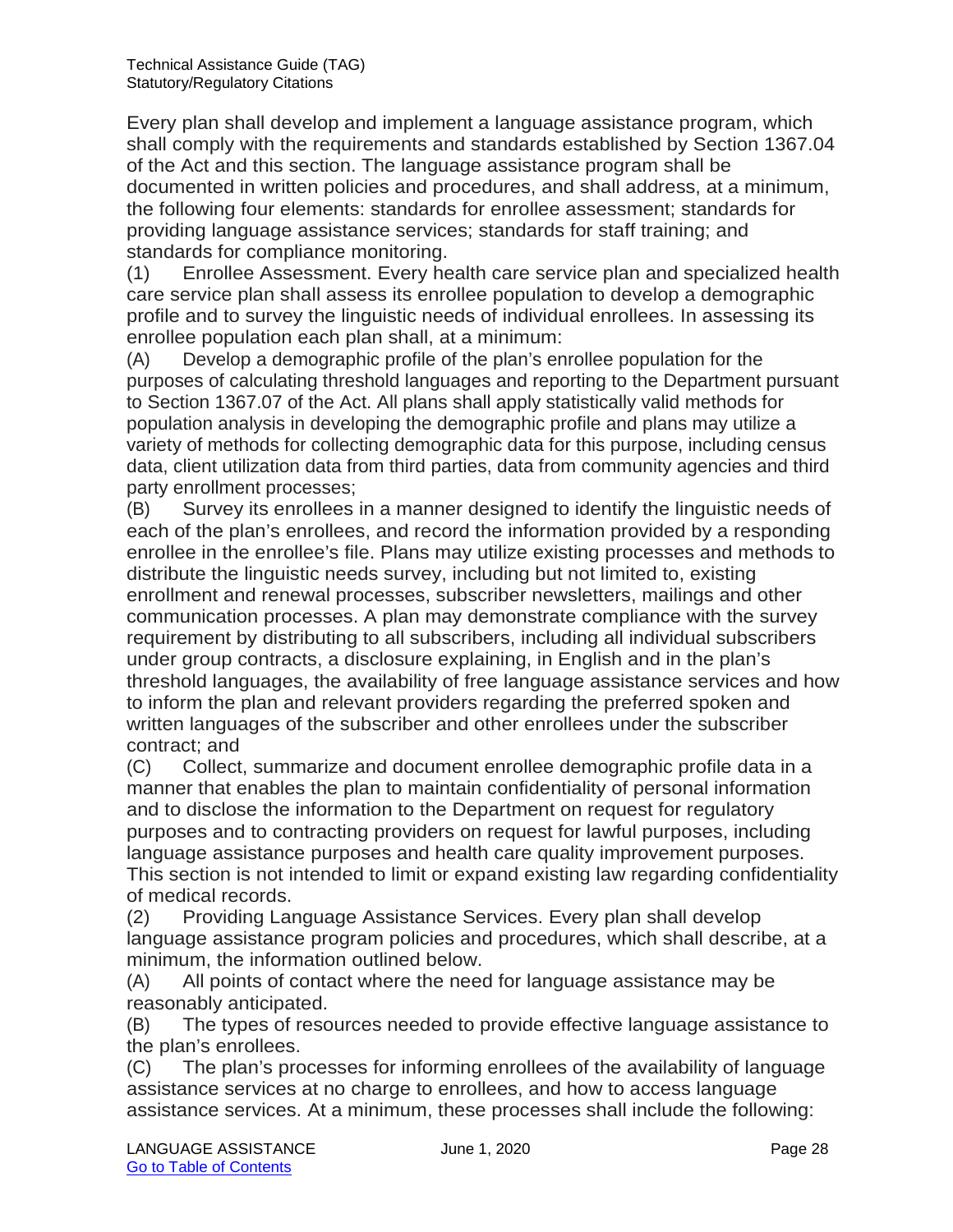(i) Processes to promote effective identification of LEP enrollee language assistance needs at points of contact, to ensure that LEP enrollees are informed at points of contact that interpretation services are available at no cost to the LEP enrollee, and to facilitate individual enrollee access to interpretation services at points of contact.

(ii) Processes for including the notice required by Section  $1367.04(b)(1)(B)(v)$ with all vital documents, all enrollment materials and all correspondence, if any, from the plan confirming a new or renewed enrollment. If documents are distributed in an LEP enrollee's preferred written language the notice need not be included.

(iii) Processes for including statements, in English and in threshold languages, about the availability of free language assistance services and how to access them, in or with brochures, newsletters, outreach and marketing materials and other materials that are routinely disseminated to the plan's enrollees.

(D) Processes to ensure the plan's language assistance program conforms with the requirements of section 1300.68(b)(3) and (7) of these regulations, including standards to ensure that LEP enrollees receive information regarding their rights to file a grievance and seek an independent medical review in threshold languages and through oral interpretation.

(i) All plans shall ensure that grievance forms and procedures in threshold languages are made readily available to enrollees and to contracting providers for distribution to enrollees upon request.

(ii) All plans shall inform contracting providers that informational notices explaining how enrollees may contact their plan, file a complaint with their plan, obtain assistance from the Department and seek an independent medical review are available in non-English languages through the Department's web site. The notice and translations can be obtained online at www.hmohelp. ca.gov for downloading and printing. In addition, hard copies may be requested by submitting a written request to: Department of Managed Health Care, Attention: HMO Help Notices, 980 9th Street, Suite 500, Sacramento, CA 95814.

(E) Processes to ensure that contracting providers are informed regarding the plan's standards and mechanisms for providing language assistance services at no charge to enrollees, and to ensure that LEP language needs information collected by the plan is made available to contracting providers.

(F) Processes and standards for providing translation services, including, but not limited to:

(i) A list of the threshold languages identified by the plan;

(ii) A list of the types of standardized and enrollee-specific vital documents that must be translated and the applicable standards for making translated vital documents available to subscribers and enrollees. Plans need not translate subscriber contracts, evidences of coverage and other large disclosure forms and enrollee handbooks in their entirety, but may excerpt from large documents the disclosures specified at subsection (b)(7)(G) for translation in a format that permits cost-effective and timely production and distribution, so long as there is no loss of accuracy or meaning by doing so. A plan may demonstrate compliance regarding translation of the disclosures specified at subsection (b)(7)(G) if the plan provides a standardized matrix that lists the major categories of health care services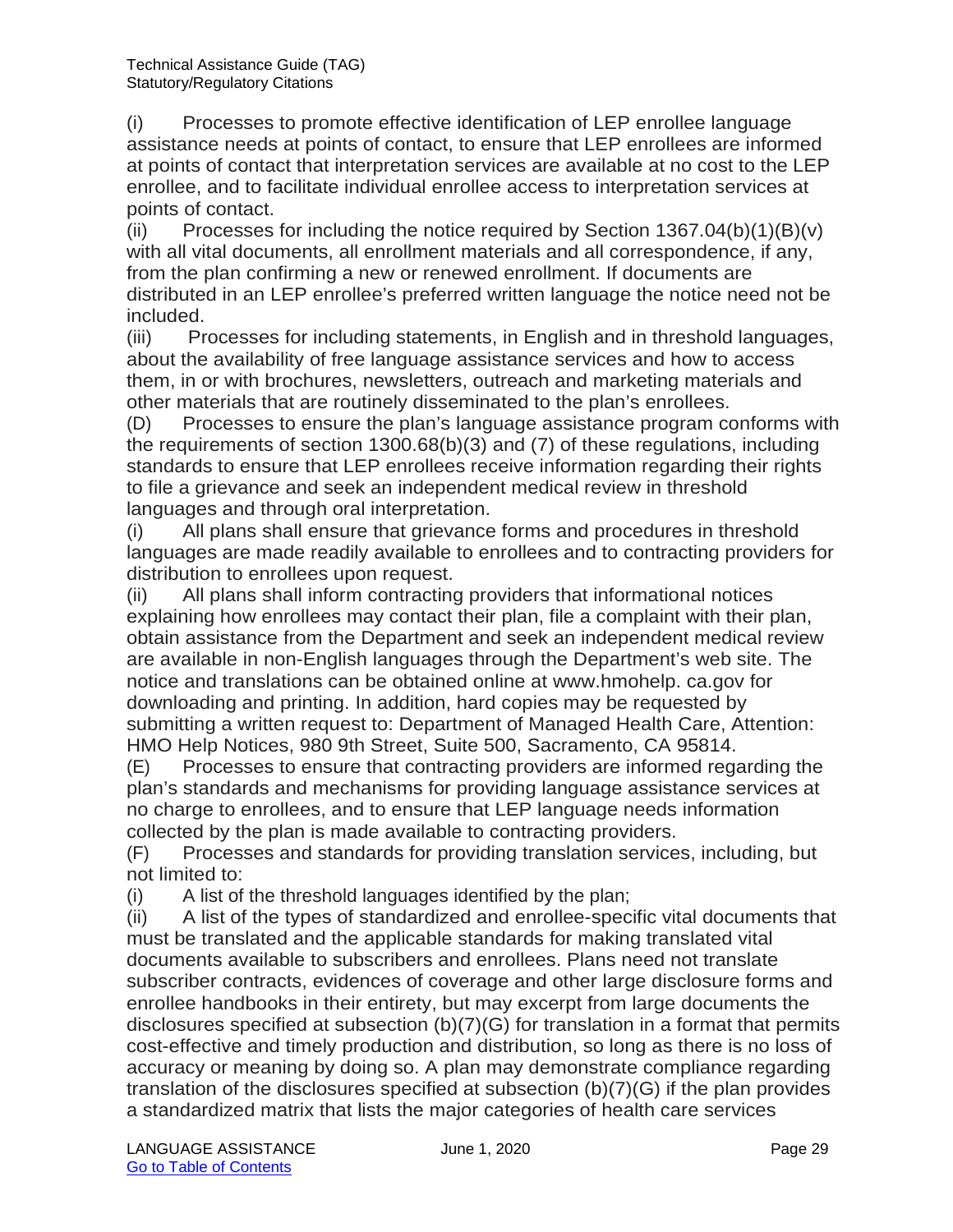covered under the plan's subscriber contracts, together with the corresponding copayments and coinsurance, and exclusions and limitations, and disclosing any applicable deductibles and lifetime maximums, using the same sequence as the uniform matrix described at Section 1363(b)(1) of the Act.

(iii) A description of how the plan will provide or arrange for the provision of translation of vital documents at no charge to enrollees in accordance with the requirements of Section 1367.04 of the Act and this section. This subsection is not intended to prohibit or discourage a plan from providing translation of vital documents into a greater number of languages than the threshold languages;

(iv) A requirement that non-English translations of vital documents must meet the same standards required for English language versions of those documents; and

(v) A requirement that, with respect to vital documents that are not standardized, but which contain enrollee-specific information, a plan shall provide the English version together with the Department-approved written notice of the availability of interpretation and translation services and, if a translation is requested, the plan shall provide the requested translation in accordance with the requirements of Section 1367.04 of the Act and this section.

(G) Processes and standards for providing individual enrollee access to interpretation services at points of contact at no charge, including, but not limited to:

(i) A list of the non-English languages likely to be encountered among the plan's enrollees.

(ii) A requirement that the plan shall provide LEP enrollees with interpretation services for information contained in plan-produced documents.

(iii) A requirement that qualified interpretation services be offered to LEP enrollees, at no cost to the enrollee, at all points of contact, including when an enrollee is accompanied by a family member or friend that can provide interpretation services. The offer of a qualified interpreter, and the enrollee's refusal if interpretation services are declined, shall be documented in the medical record or plan file, as applicable.

(iv) When an enrollee needs interpretation services at a point of contact that occurs in a hospital, facility or provider office subject to federal or state law that requires the hospital, facility or provider office to provide interpretation services, the plan is not relieved of its obligation to comply with the requirements of Section 1367.04 of the Act or this section. Full service plans shall have reasonable processes in place to ensure that LEP enrollees can obtain the plan's assistance in arranging for the provision of timely interpretation services at all points of contact as defined at subsection (b)(4). This subsection does not prohibit a plan from incorporating into its language assistance program a contracting hospital's language assistance program if: the hospital's language assistance program provides access to interpretation services consistent with the requirements of Section 1367.04 of the Act and this section; the plan monitors for deficiencies in delivery of interpretation services by the hospital; and the plan takes appropriate corrective action to address hospital deficiencies in delivery of interpretation services to the plan's enrollees. This subsection is not intended to limit or expand any existing state or federal law.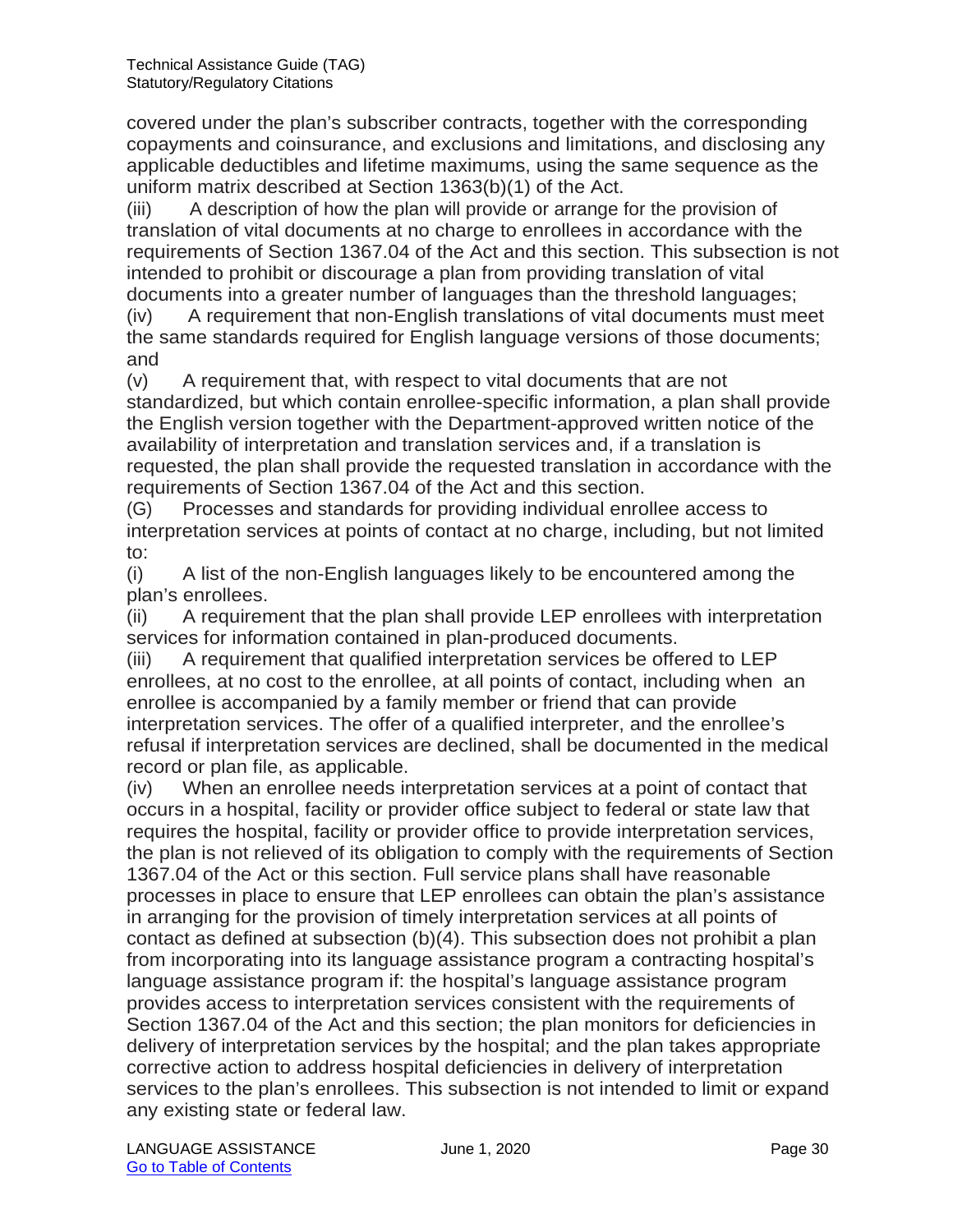(v) A description of the arrangements the plan will make to provide or arrange for the provision of timely interpretation services at no charge to LEP enrollees at all points of contact where language assistance is needed. For purposes of this subsection "timely'' means in a manner appropriate for the situation in which language assistance is needed. Interpretation services are not timely if delay results in the effective denial of the service, benefit, or right at issue. A plan's language assistance program shall specify quality assurance standards for timely delivery of language assistance services for emergency, urgent and routine health care services, and shall include standards for coordinating interpretation services with appointment scheduling.

(vi) The range of interpretation services that will be provided to enrollees as appropriate for the particular point of contact. The range of services may include, but is not limited to:

(aa) Arranging for the availability of bilingual plan or provider staff who are trained and competent in the skill of interpreting;

(bb) Hiring staff interpreters who are trained and competent in the skill of interpreting;

(cc) Contracting with an outside interpreter service for trained and competent interpreters;

(dd) Arranging formally for the services of voluntary community interpreters who are trained and competent in the skill of interpreting; and

(ee) Contracting for telephone, videoconferencing or other telecommunications supported language interpretation services.

(vii) As used in this section, "trained and competent in the skill of interpreting,'' "qualified interpretation services'' and "qualified interpreter'' means that the interpreter meets the plan's proficiency standards established pursuant to subsection (c)(2)((H).

(H) The plan's policies and standards for ensuring the proficiency of the individualsprovidingtranslationandinterpretationservices.Aplanmaydevelop and apply appropriate criteria for ensuring the proficiency of translation and interpretation services or may adopt certification by an association acceptable to the Department at the time of certification. A plan's language assistance proficiency standards shall require:

(i) A documented and demonstrated proficiency in both English and the other language;

(ii) A fundamental knowledge in both languages of health care terminology and concepts relevant to health care delivery systems; and

(iii) Education and training in interpreting ethics, conduct and confidentiality. The Department will accept plan standards for interpreter ethics, conduct, and confidentiality that adopt and apply, in full, the standards promulgated by the California Healthcare Interpreters Association or the National Council on Interpreting in Healthcare.

(3) Staff training.

Every plan shall implement a system to provide adequate training regarding the plan's language assistance program to all plan staff who have routine contact with LEP enrollees. The training shall include instruction on:

(A) Knowledge of the plan's policies and procedures for language assistance;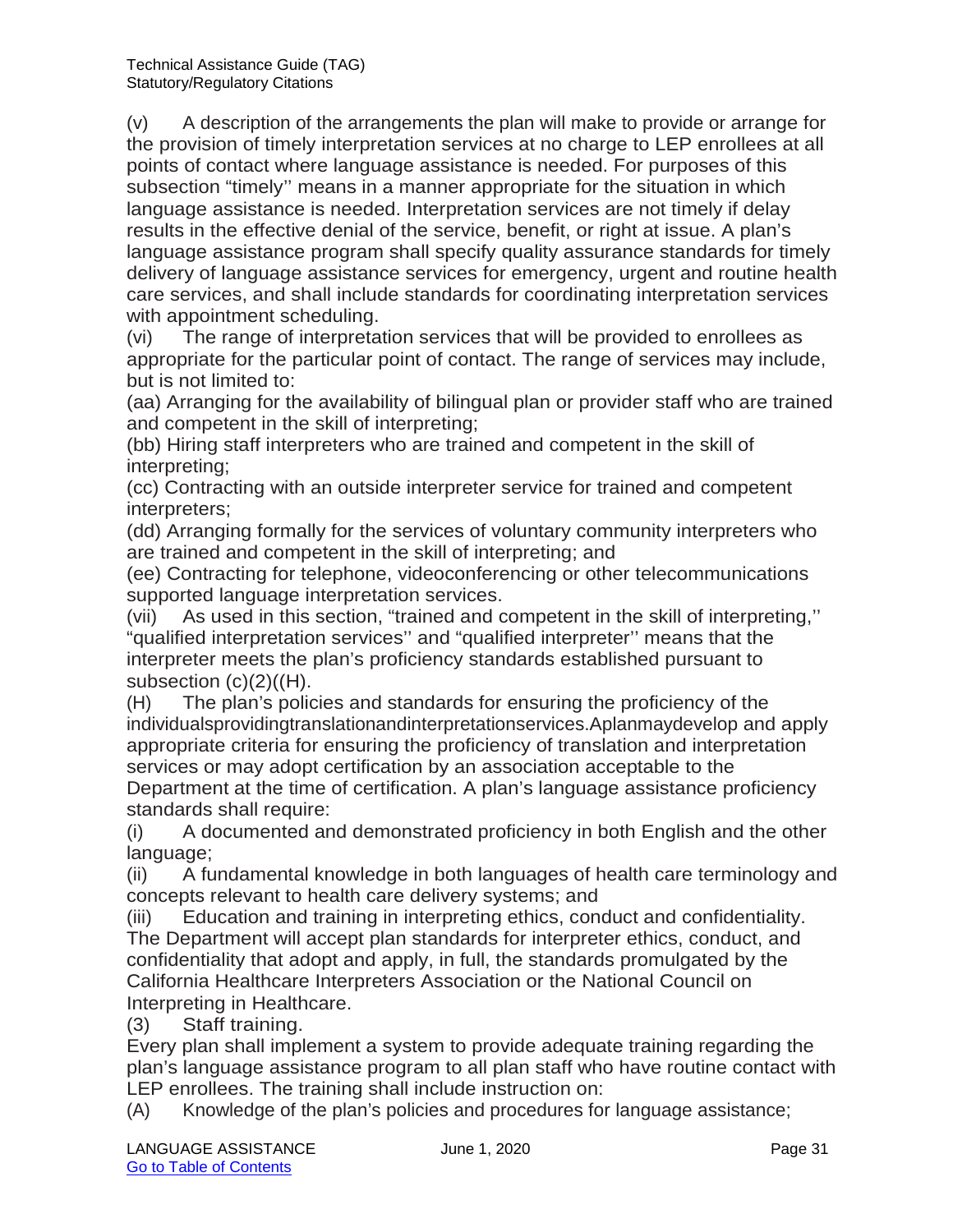(B) Working effectively with LEP enrollees;

(C) Working effectively with interpreters in person and through video, telephone and other media, as may be applicable; and

(D) Understanding the cultural diversity of the plan's enrollee population and sensitivity to cultural differences relevant to delivery of health care interpretation services.

(4) Compliance Monitoring.

(A) Every plan shall monitor its language assistance program, including delegated programs, and make modifications as necessary to ensure compliance with Section 1367.04 of the Act and this section.

(d) In reviewing a plan's proposed language assistance program, the Department will evaluate the totality of the plan's language assistance program to determine whether the program as a whole provides meaningful access for LEP enrollees, and may consider relevant operational and demographic factors, including but not limited to:

(1) Whether the plan is a full service plan or specialized health care service plan;

(2) The nature of the points of contact;

(3) The frequency with which particular languages are encountered;

(4) The type of provider network and methods of health care service delivery;

(5) The variations and character of a plan's service area;

(6) The availability of translation and interpretation services and professionals;

(7) The variations in cost of language assistance services and the impact on affordability of health care coverage; and

(8) A plan's implementation of best practices and utilization of existing and emerging technologies to increase access to language assistance services, such as video interpreting programs, language translation software, collaborating with other plans to share a pool of interpreters, and other methods and technologies.

(9) Specialized dental, vision, chiropractic, acupuncture and employee assistance program plans that demonstrate adequate availability and accessibility of qualified bilingual contracted providers and office staff to provide meaningful access to LEP enrollees, will be in compliance with the requirements of subsection (c)(2)(G)(iii) and (v). For the purposes of this subsection, specialized dental, vision, chiropractic, acupuncture and employee assistance program plans may demonstrate adequate availability and accessibility of competent and qualified bilingual providers and office staff if:

(A) The plan identifies within its provider directories those contracting providers who are themselves bilingual or who employ other bilingual providers and/or office staff, based on language capability disclosure forms signed by the bilingual providers and/or office staff, attesting to their fluency in languages other than English;

(B) The plan requires all contracting providers to provide quarterly updates regarding any changes in the language capabilities of currently employed providers and/or office staff by submitting new language capability disclosure forms, and the plan updates its provider directories accordingly, and consistent with Section 1367.26 of the Act; and

(C) The plan's quality assurance audits of contracting providers confirm and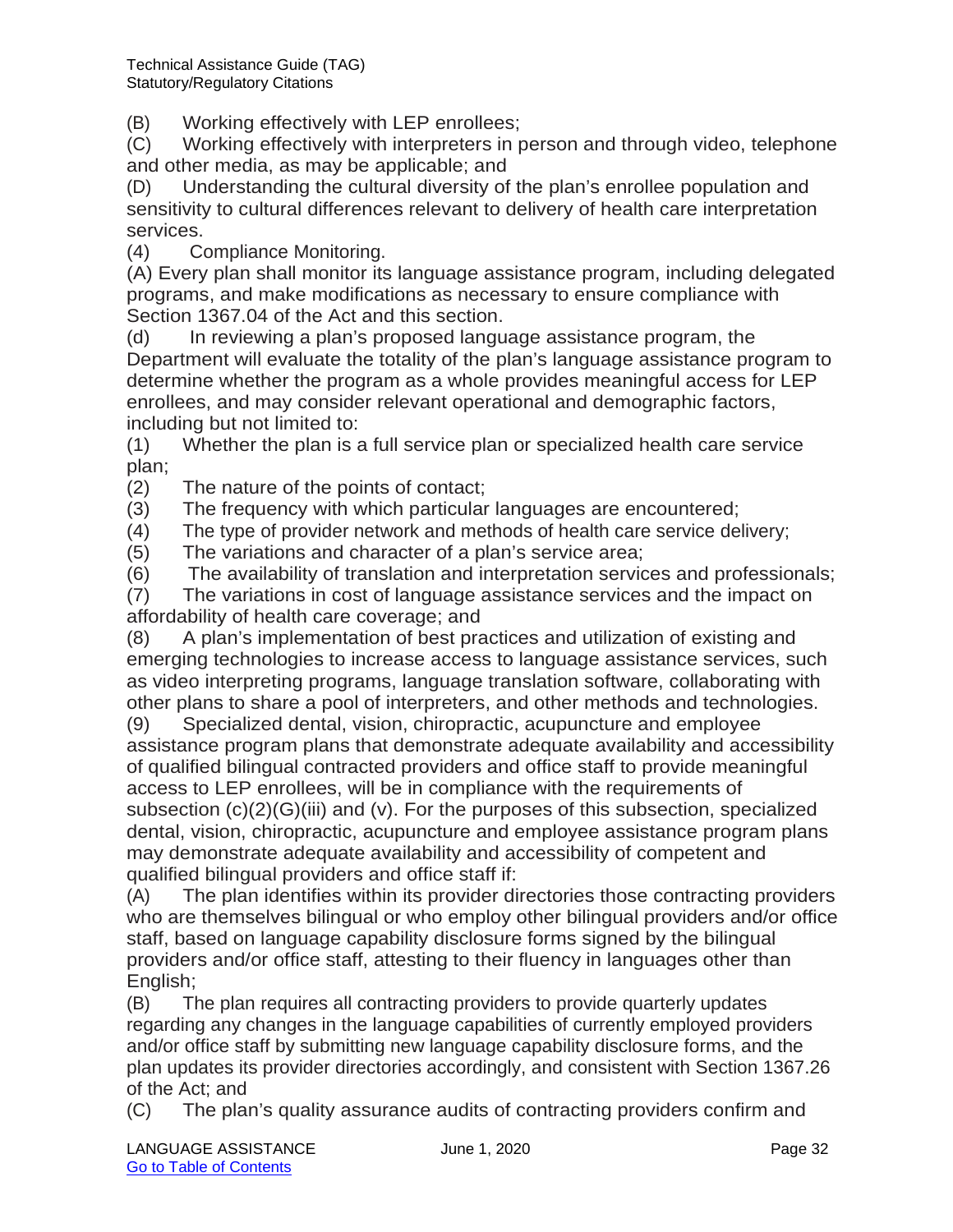document the accuracy of provider language capability disclosure forms and attestations.

(e) Implementation.

(1) Within one year of the effective date of this section, every plan shall complete the initial enrollee assessment required by Section 1367.04 of the Act and this section. Every plan shall update its assessment of enrollee language needs and enrollee demographic profile at least once every three years following the initial assessment.

(2) By July 1, 2008, every plan shall file, in accordance with Section 1352 of the Act, an amendment to its quality assurance program providing its written language assistance program policies and procedures, together with information and documents sufficient to demonstrate compliance with the requirements and standards of Section 1367.04 of the Act and this section. The filing shall include the plan's Section 1367.04(b)(1)(B)(v) notices. All materials filed with the Department that contain documents in non-English languages shall include the following minimum supporting documentation:

(i) The English version of each non-English document

(ii) An attestation by the translator or, if applicable, by an authorized officer of the organization providing translator services, outlining the qualifications of the translator making the translation and affirming that the non-English translation is an accurate translation of the English version.

(3) By January 1, 2009 every plan shall have established and implemented a language assistance program in compliance with the requirements of Section 1367.04 of the Act and this section.

(4) Every contract between a health care provider and a plan, including a specialized plan, that is issued, amended, delivered or renewed on or after January 1, 2009, shall require compliance with the plan's language assistance program standards developed pursuant to Section 1367.04 of the Act and this section.

(A) A plan shall retain financial responsibility for the implementation of the language assistance program required by Section 1367.04 of the Act and this section, except to the extent that delegated financial responsibility has been separately negotiated and specifically documented in written contracts. This subsection does not create an exception to Section 1367 of the Act and delegation shall not constitute a waiver of the plan's obligation to provide language assistance services required by Section 1367.04 of the Act and this section.

(B) Delegation to contracting providers of any part of the plan's obligation to provide language assistance services required by Section 1367.04 of the Act and this section constitutes a material change to a provider contract subject to the requirements of Section 1375.7 of the Act.

(f) The Department will periodically review plan compliance with the standards and requirements of Section 1367.04 of the Act and this section by methods that may include, but are not limited to, the medical survey process, reviews of consumer grievances and complaints to the Department's HMO Help Center, and provider complaints submitted to the Department's provider complaint line. The Department may also periodically request that plans submit information and data regarding enrollee language needs and demographic profile.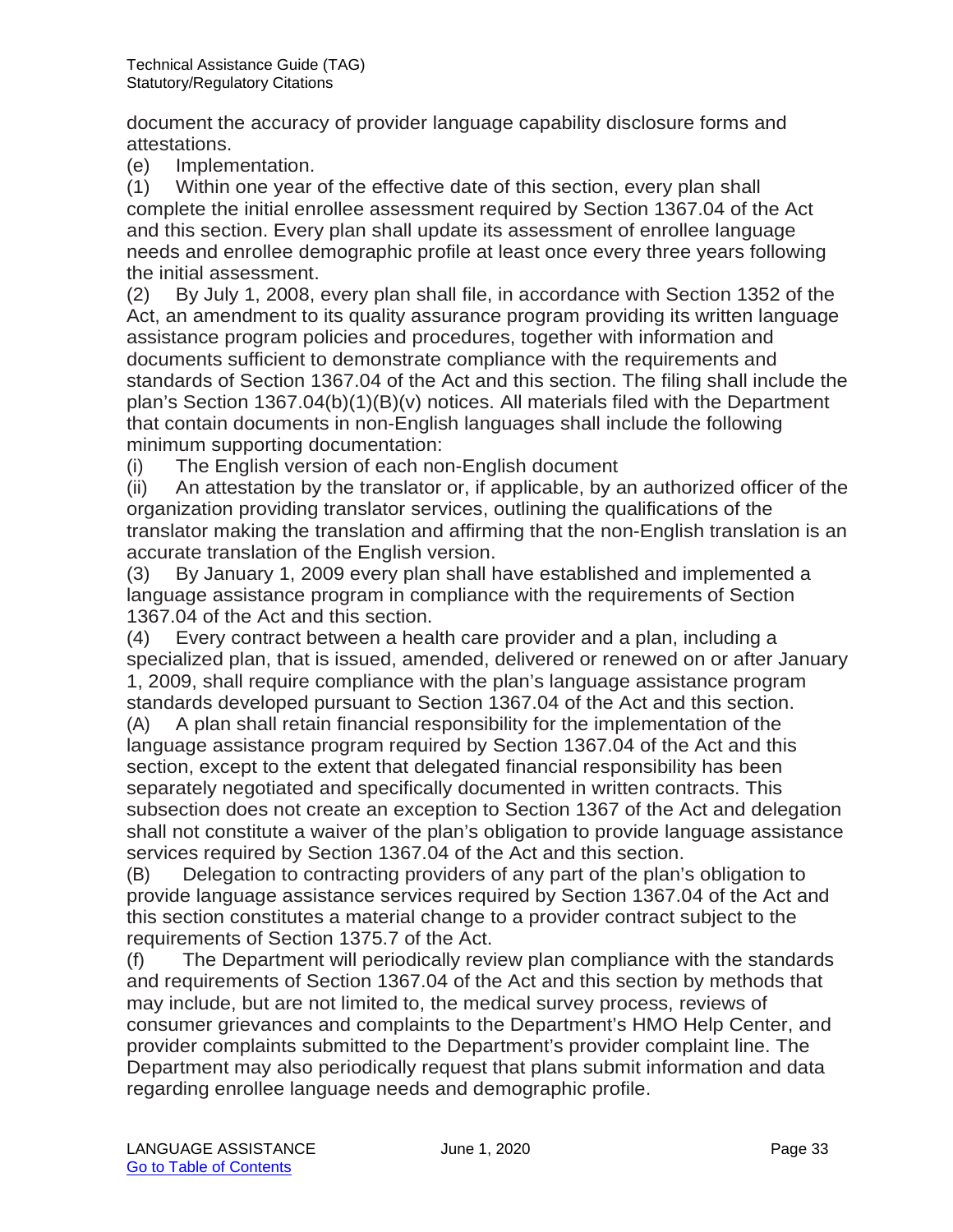#### **28 CCR 1300.68(b)(3) and (7)**

(b) The plan's grievance system shall include the following:

(3) The grievance system shall address the linguistic and cultural needs of its enrollee population as well as the needs of enrollees with disabilities. The system shall ensure all enrollees have access to and can fully participate in the grievance system by providing assistance for those with limited English proficiency or with a visual or other communicative impairment. Such assistance shall include, but is not limited to, translations of grievance procedures, forms, and plan responses to grievances, as well as access to interpreters, telephone relay systems and other devices that aid disabled individuals to communicate. Plans shall develop and file with the Department a policy describing how they ensure that their grievance system complies with this subsection within 90 days of the effective date of this regulation.

**…**

(7) Grievance forms and a description of the grievance procedure shall be readily available at each facility of the plan, on the plan's website, and from each contracting provider's office or facility. Grievance forms shall be provided promptly upon request.

#### **28 CCR 1300.70**

(a) Intent and Regulatory Purpose.

(1) The QA program must be directed by providers and must document that the quality of care provided is being reviewed, that problems are being identified, that effective action is taken to improve care where deficiencies are identified, and that follow-up is planned where indicated.

(2) This section is not intended to set forth a prescriptive approach to QA methodology. This section is intended to afford each plan flexibility in meeting Act quality of care requirements.

(3) A plan's QA program must address service elements, including accessibility, availability, and continuity of care. A plan's QA program must also monitor whether the provision and utilization of services meetsprofessionally recognized standards of practice.

(4) The Department's assessment of a plan's QA program will focus on:

(A) the scope of QA activities within the organization;

(B) the structure of the program itself and its relationship to the plan's administrative structure;

(C) the operation of the QA program; and

(D) the level of activity of the program and its effectiveness in identifying and correcting deficiencies in care.

(b) Quality Assurance Program Structure and Requirements.

(1) Program Structure.

To meet the requirements of the Act which require plans to continuously review the quality of care provided, each plan's quality assurance program shall be designed to ensure that:

(A) a level of care which meets professionally recognized standards of practice is being delivered to all enrollees;

(B) quality of care problems are identified and corrected for all provider entities;

(C) physicians (or in the case of specialized plans, dentists, optometrists,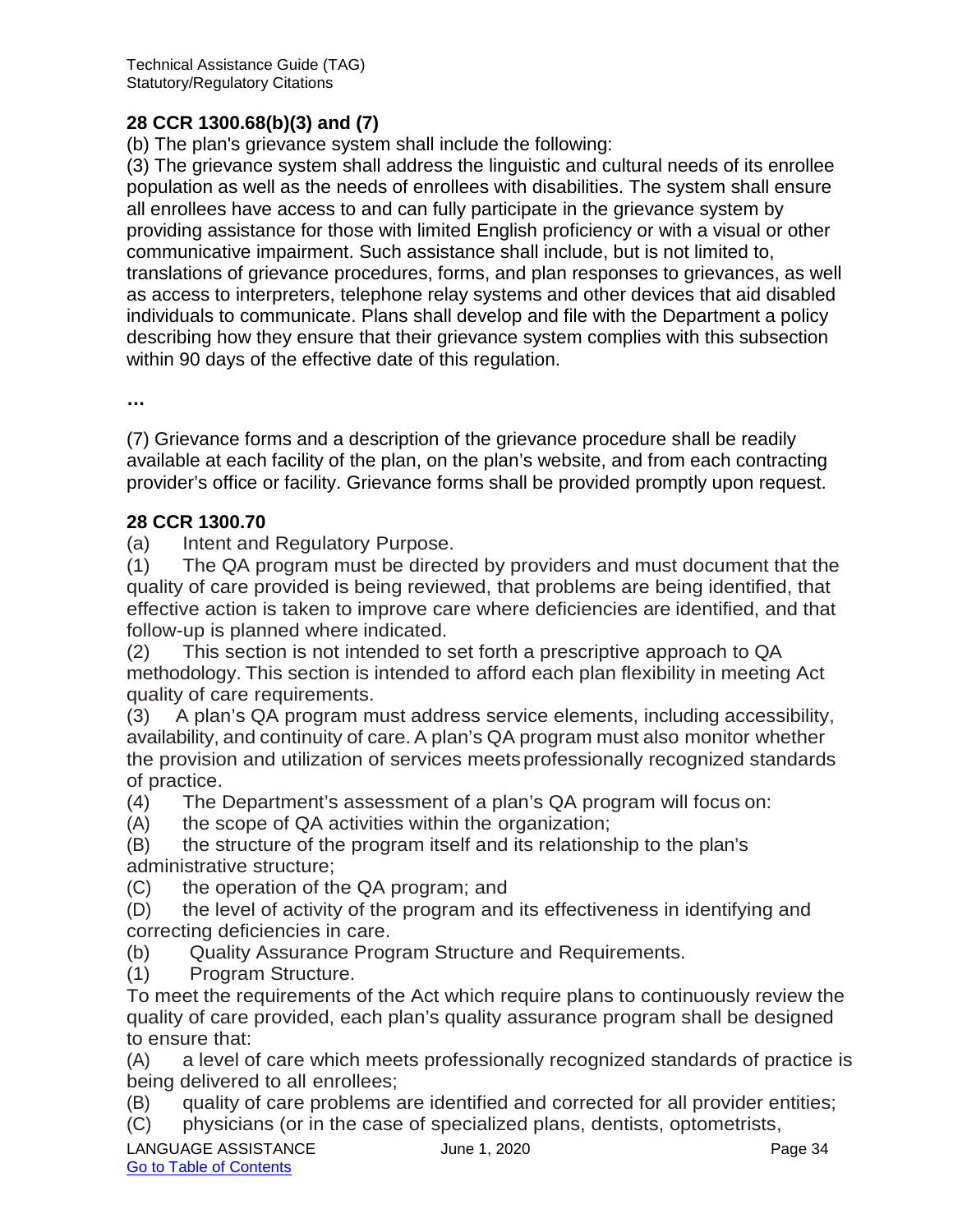psychologists or other appropriate licensed professionals) who provide care to the plan's enrollees are an integral part of the QA program;

(D) appropriate care which is consistent with professionally recognized standards of practice is not withheld or delayed for any reason, including a potential financial gain and/or incentive to the plan providers, and/or others; and

(E) the plan does not exert economic pressure to cause institutions to grant privileges to health care providers that would not otherwise be granted, nor to pressure health care providers or institutions to render care beyond the scope of their training or experience.

(2) Program Requirements.

In order to meet these obligations each plan's QA program shall meet all of the following requirements:

(A) There must be a written QA plan describing the goals and objectives of the program and organization arrangements, including staffing, the methodology for ongoing monitoring and evaluation of health services, the scope of the program, and required levels of activity.

(B) Written documents shall delineate QA authority, function and responsibility, and provide evidence that the plan has established quality assurance activities and that the plan's governing body has approved the QA Program. To the extent that a plan's QA responsibilities are delegated within the plan or to a contracting provider, the plan documents shall provide evidence of an oversight mechanism for ensuring that delegated QA functions are adequately performed.

(C) The plan's governing body, its QA committee, if any, and any internal or contracting providers to whom QA responsibilities have been delegated, shall each meet on a quarterly basis, or more frequently if problems have been identified, to oversee their respective QA program responsibilities. Any delegated entity must maintain records of its QA activities and actions, and report to the plan on an appropriate basis and to the plan's governing body on a regularly scheduled basis, at least quarterly, which reports shall include findings and actions taken as a result of the QA program.The plan is responsible for establishing a program to monitor and evaluate the care provided by each contracting provider group to ensure that the care provided meets professionally recognized standards of practice. Reports to the plan's governing body shall be sufficiently detailed to include findings and actions taken as a result of the QA program and to identify those internal or contracting provider components which the QA program has identified as presenting significant or chronic quality of care issues.

(D) Implementation of the QA program shall be supervised by a designated physician(s), or in the case of specialized plans, a designated dentist(s), optometrist(s), psychologist(s) or other licensed professional provider, as appropriate.

(E) Physician, dentist, optometrist, psychologist or other appropriate licensed professional participation in QA activity must be adequate to monitor the full scope of clinical services rendered, resolve problems and ensure that corrective action is taken when indicated. An appropriate range of specialist providers shall also be involved.

(F) There must be administrative and clinical staff support with sufficient knowledge and experience to assist in carrying out their assigned QA activities for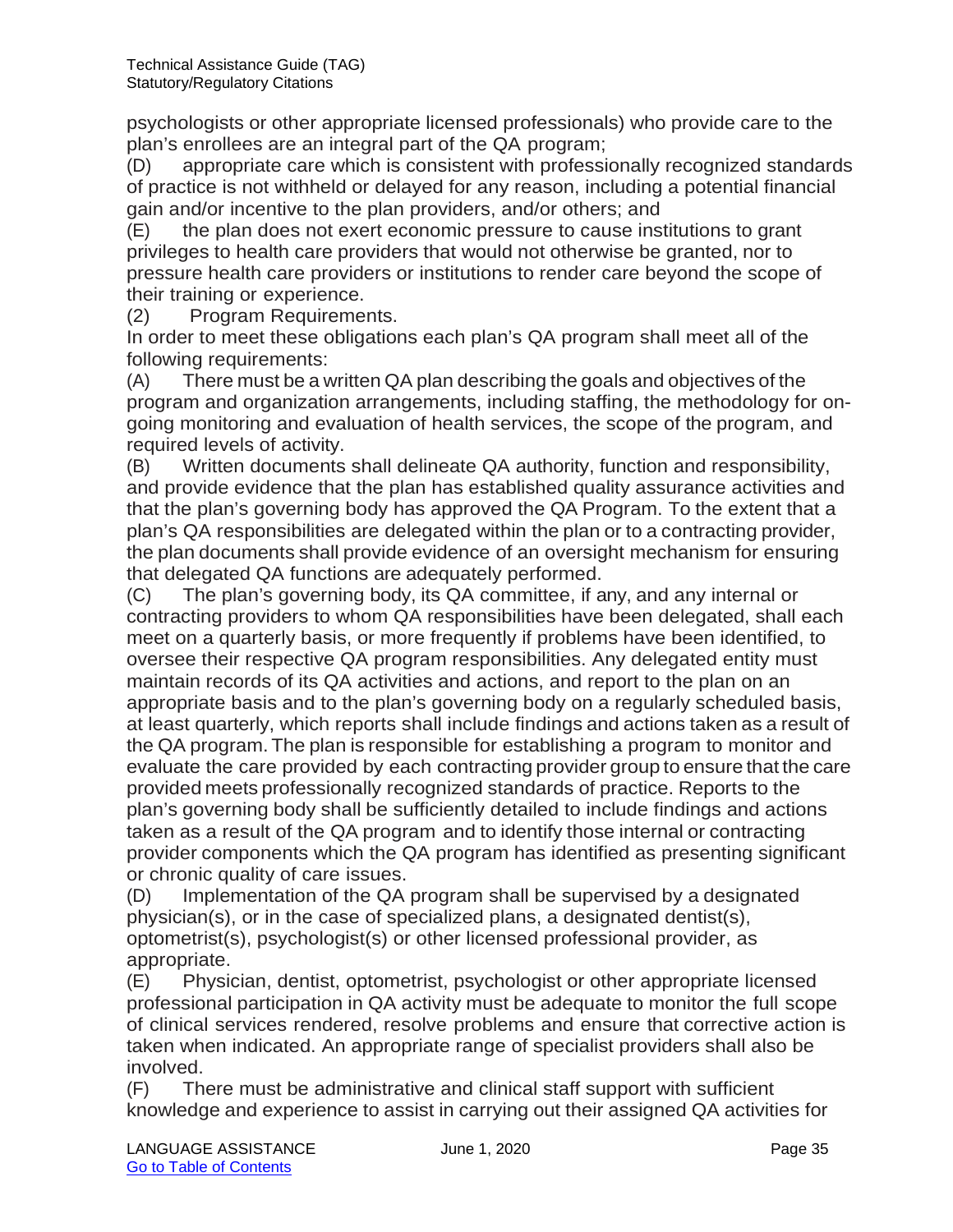the plan and delegated entities.

(G) Medical groups or other provider entities may have active quality assurance programs which the plan may use. In all instances, however, the plan must retain responsibility for reviewing the overall quality of care delivered to plan enrollees. If QA activities are delegated to a participating provider to ensure that each provider has the capability to perform effective quality assurance activities, the plan must do the following:

(1) Inform each provider of the plan's QA program, of the scope of that provider's QA responsibilities, and how it will be monitored by the plan.

(2) Ascertain that each provider to which QA responsibilities have been delegated has an in-place mechanism to fulfill its responsibilities, including administrative capacity, technical expertise and budgetary resources.

(3) Have ongoing oversight procedures in place to ensure that providers are fulfilling all delegated QA responsibilities.

(4) Require that standards for evaluating that enrollees receive health care consistent with professionally recognized standards of practice are included in the provider's QA program, and be assured of the entity's continued adherence to these standards.

(5) Ensure that for each provider the quality assurance/utilization review mechanism will encompass provider referral and specialist care patterns of practice, including an assessment of timely access to specialists, ancillary support services, and appropriate preventive health services based on reasonable standards established by the plan and/or delegated providers.

(6) Ensure that health services include appropriate preventive health care measures consistent with professionally recognized standards of practice.There should be screening for conditions when professionally recognized standards of practice indicate that screening should be done.

(H) A plan that has capitation or risk-sharing contracts must:

1. Ensure that each contracting provider has the administrative and financial capacity to meet its contractual obligations; the plan shall have systems in place to monitor QA functions.

2. Have a mechanism to detect and correct under-service by an at-risk provider (as determined by its patient mix), including possible under utilization of specialist services and preventive health care services.

(I) Inpatient Care.

1. A plan must have a mechanism to oversee the quality of care provided in an inpatient setting to its enrollees which monitors that:

a. providers utilize equipment and facilities appropriate to the care; and

b. if hospital services are fully capitated that appropriate referral procedures are in place and utilized for services not customarily provided at that hospital.

2. The plan may delegate inpatient QA functions to hospitals, and may rely on the hospital's existing QA system to perform QA functions. If a plan does delegate QA responsibilities to a hospital, the plan must ascertain that the hospital's quality assurance procedure will specifically review hospital services provided to the plan's enrollees, and will review services provided by plan physicians within the hospital in the same manner as other physician services are reviewed.

(c) In addition to the internal quality of care review system, a plan shall design